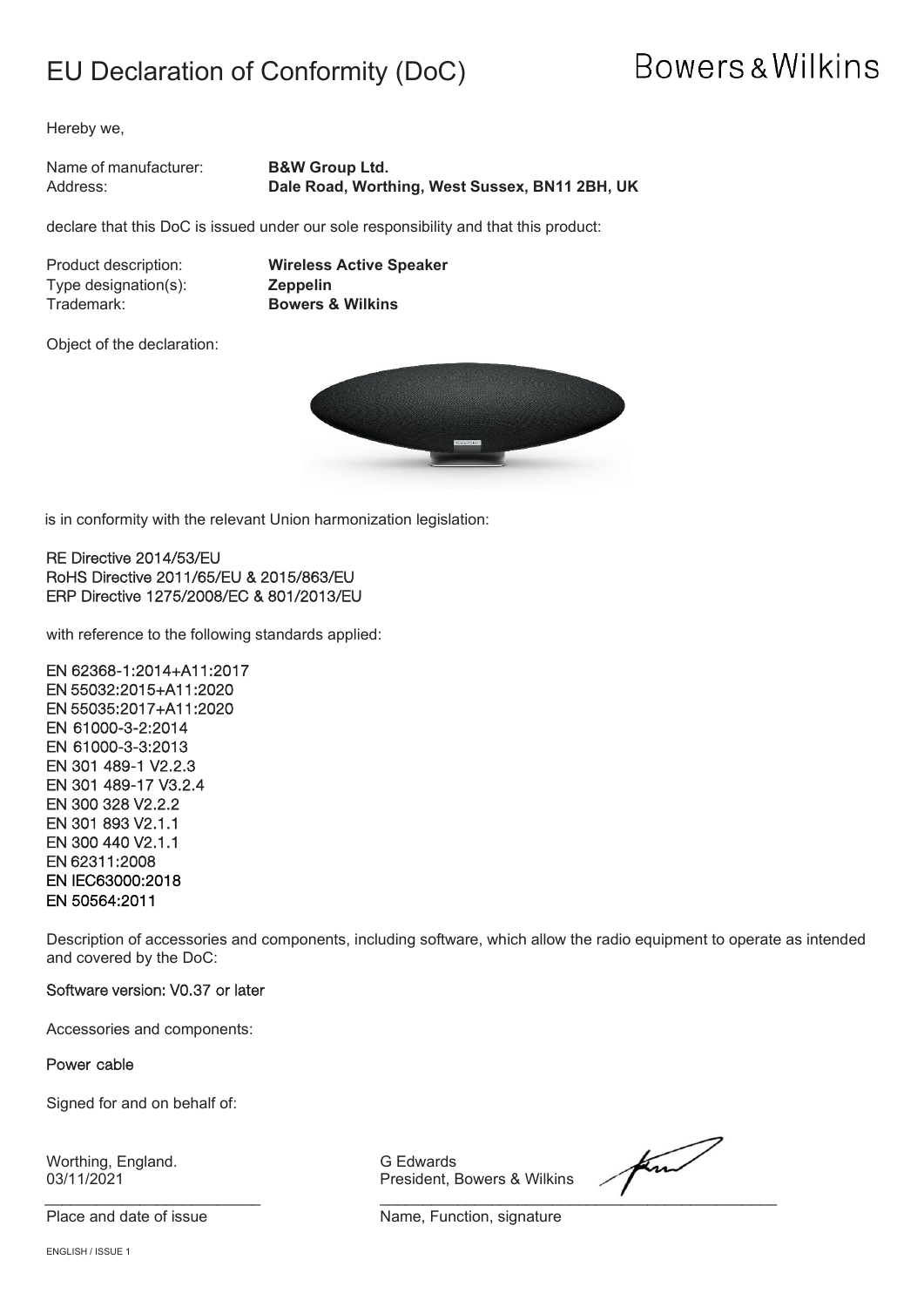### Déclaration de Conformité UE (DdC)

## **Bowers & Wilkins**

Nous, soussignés,

| Nom du fabriquant : | <b>B&amp;W Group Ltd</b>                       |
|---------------------|------------------------------------------------|
| Adresse :           | Dale Road, Worthing, West Sussex, BN11 2BH, UK |

attestons que ce DdC a été rédigé sous notre entière responsabilité et que le produit :

| Description du produit : |  |
|--------------------------|--|
| Nom :                    |  |
| Marque :                 |  |

**Wireless Active Speaker** Nom : **Zeppelin Bowers & Wilkins** 

Objet de la déclaration :



est en conformité avec les dispositions de l'Union Européenne en vigueur :

RE Directive 2014/53/EU RoHS Directive 2011/65/EU & 2015/863/EU **ERP Directive 1275/2008/EC & 801/2013/EU**

Les standards et normes suivantes ont été utilisés :

EN 62368-1:2014+A11:2017 EN 55032:2015+A11:2020 EN 55035:2017+A11:2020 EN 61000-3-2:2014 EN 61000-3-3:2013 EN 301 489-1 V2.2.3 EN 301 489-17 V3.2.4 EN 300 328 V2.2.2 EN 301 893 V2.1.1 EN 300 440 V2.1.1 EN 62311:2008 EN IEC63000:2018 EN 50564:2011

Description des accessoires et des composants, y compris les logiciels, qui permettent à l'équipement radio de fonctionner comme prévu et définit dans le DdC :

Software version: V0.37 or later

Accessoires et composants :

**Power cable**

Signé en nom et pour le compte de :

Worthing, England. G Edwards

03/11/2021 President, Bowers & Wilkins

find \_\_\_\_\_\_\_\_\_\_\_\_\_\_\_\_\_\_\_\_\_\_\_\_\_ \_\_\_\_\_\_\_\_\_\_\_\_\_\_\_\_\_\_\_\_\_\_\_\_\_\_\_\_\_\_\_\_\_\_\_\_\_\_\_\_\_\_\_\_\_\_

Lieu et date de signature **Nom**, Fonction, Signature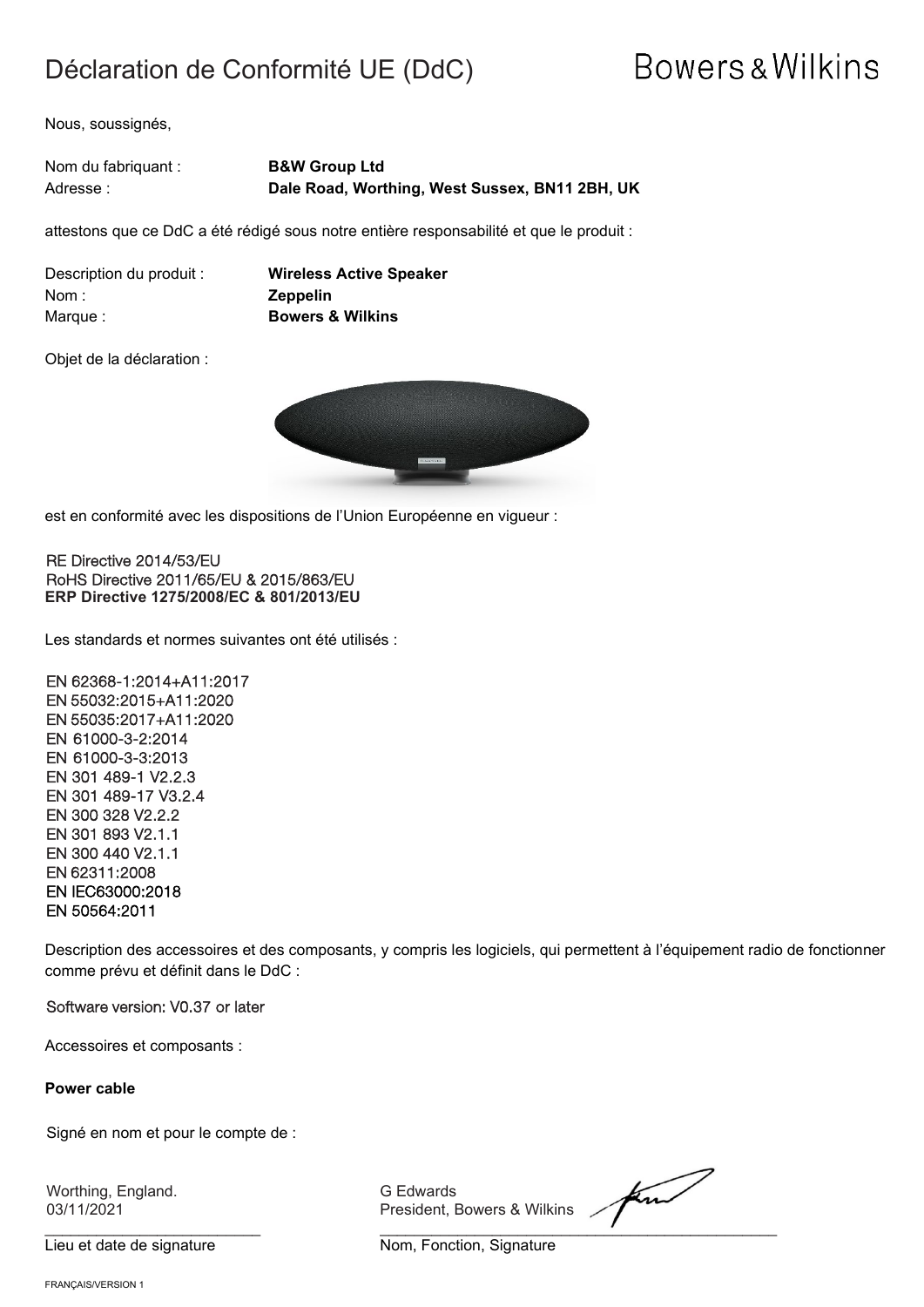### EU-Konformitätserklärung

# **Bowers & Wilkins**

Hiermit erklären wir,

| Name des Herstellers: | <b>B&amp;W Group Ltd</b>                       |
|-----------------------|------------------------------------------------|
| Anschrift:            | Dale Road, Worthing, West Sussex, BN11 2BH, UK |

dass wir die alleinige Verantwortung für die Ausstellung dieser Konformitätserklärung tragen und dass dieses Produkt:

Typenbezeichnung(en): **Zeppelin** Markenzeichen: **Bowers & Wilkins**

Produktbezeichnung: **Wireless Active Speaker**

Gegenstand der Erklärung:



den relevanten EU-Harmonisierungsvorschriften enstpricht:

RE Directive 2014/53/EU RoHS Directive 2011/65/EU & 2015/863/EU ERP Directive 1275/2008/EC & 801/2013/EU

mit Bezug auf die folgenden angewandten Normen:

EN 62368-1:2014+A11:2017 EN 55032:2015+A11:2020 EN 55035:2017+A11:2020 EN 61000-3-2:2014 EN 61000-3-3:2013 EN 301 489-1 V2.2.3 EN 301 489-17 V3.2.4 EN 300 328 V2.2.2 EN 301 893 V2.1.1 EN 300 440 V2.1.1 EN 62311:2008 EN IEC63000:2018 EN 50564:2011

Beschreibung des Zubehörs und der Komponenten (einschließlich der Software), die den Betrieb der Funkanlage wie vorgesehen ermöglichen und unter die Konformitätserklärung fallen:

**Software version: V0.37 or later**

Zubehör und Komponenten:

#### **Power cable**

Unterzeichnet für und im Namen von:

Worthing, England. G Edwards

President, Bowers & Wilkins

find  $\overline{\phantom{a}}$  , and the set of the set of the set of the set of the set of the set of the set of the set of the set of the set of the set of the set of the set of the set of the set of the set of the set of the set of the s

Ort und Datum der Erklärung Name, Funktion, Unterschrift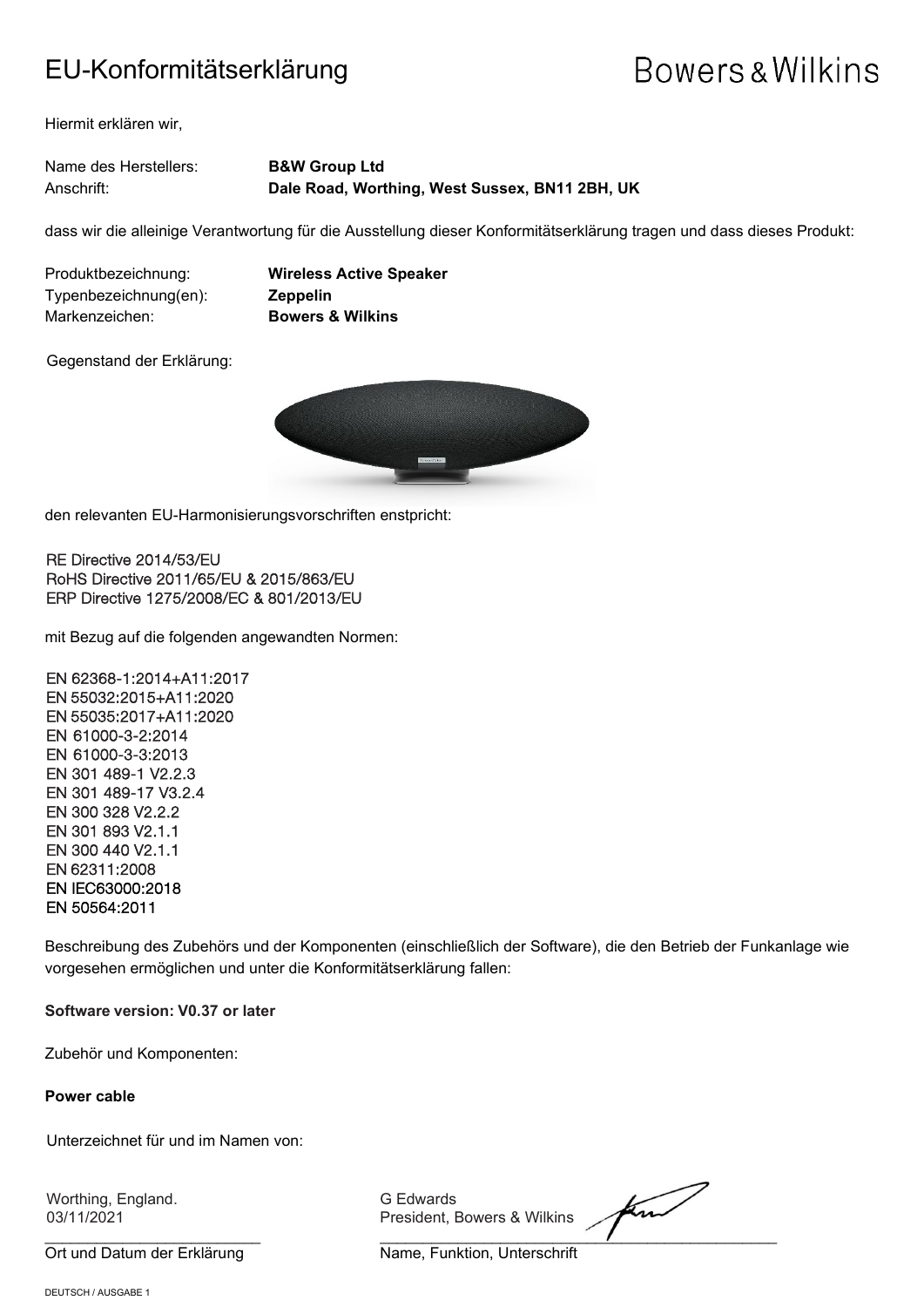### Declaración de Conformidad (DoC) de la UE

### **Bowers & Wilkins**

Por la presente,

| Nombre del fabricante: | <b>B&amp;W Group Ltd</b>                       |
|------------------------|------------------------------------------------|
| Dirección:             | Dale Road, Worthing, West Sussex, BN11 2BH, UK |

declaramos que la presente DoC es emitida bajo nuestra exclusiva responsabilidad y que este producto:

| Descripción del producto: |
|---------------------------|
| Designación:              |
| Marca comercial:          |

**Wireless Active Speaker** Designación: **Zeppelin Bowers & Wilkins** 

Objeto de la declaración:



se ajusta a la legislación de armonización pertinente de la EU:

RE Directive 2014/53/EU RoHS Directive 2011/65/EU & 2015/863/EU ERP Directive 1275/2008/EC & 801/2013/EU

aplicándose al mismo los siguientes estándares:

EN 62368-1:2014+A11:2017 EN 55032:2015+A11:2020 EN 55035:2017+A11:2020 EN 61000-3-2:2014 EN 61000-3-3:2013 EN 301 489-1 V2.2.3 EN 301 489-17 V3.2.4 EN 300 328 V2.2.2 EN 301 893 V2.1.1 EN 300 440 V2.1.1 EN 62311:2008 EN IEC63000:2018 **EN 50564:2011**

Descripción de accesorios y componentes, software incluido, que permiten al equipo de radio funcionar tal como está previsto y cubierto por la DoC:

Software version: V0.37 or later

Accesorios y componentes:

#### **Power cable**

Firmado por y en nombre de:

Worthing, England. G Edwards

Lugar y fecha de emisión Nombre, Cargo, firma

find 03/11/2021 President, Bowers & Wilkins

 $\overline{\phantom{a}}$  , and the set of the set of the set of the set of the set of the set of the set of the set of the set of the set of the set of the set of the set of the set of the set of the set of the set of the set of the s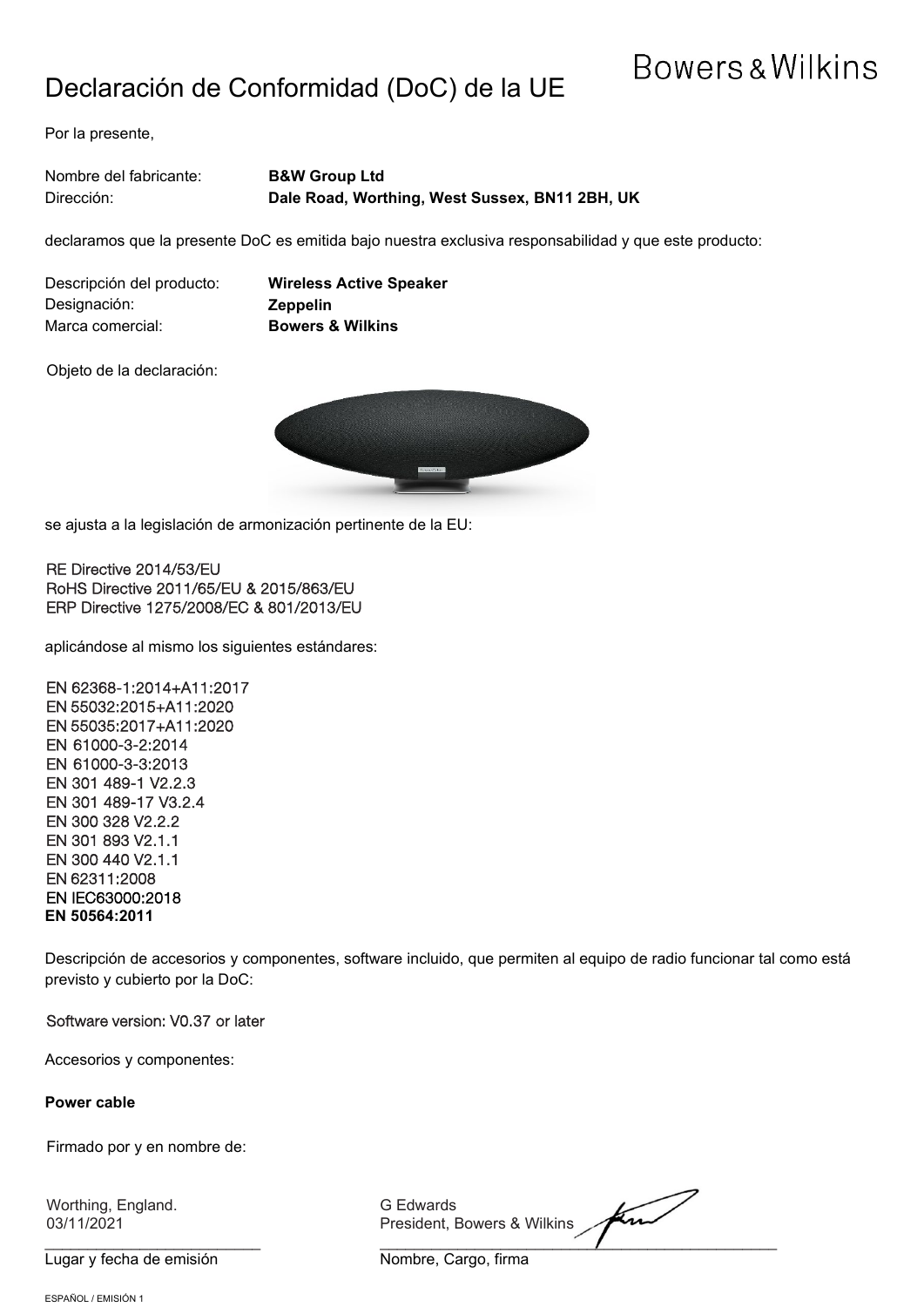### Declaração UE de conformidade

Pela presente, nós

| Nome do fabricante: l | <b>B&amp;W Group Ltd</b>                       |
|-----------------------|------------------------------------------------|
| Morada:               | Dale Road, Worthing, West Sussex, BN11 2BH, UK |

declaramos que a presente DoC é emitida sob a nossa exclusiva responsabilidade e que este produto:

Descrição do produto: **Wireless Active Speaker** Designação(ões) de tipo: **Zeppelin** Marca comercial: **Bowers & Wilkins**

Objeto da declaração:



está em conformidade com a legislação de harmonização da UE aplicável:

RE Directive 2014/53/EU RoHS Directive 2011/65/EU & 2015/863/EU ERP Directive 1275/2008/EC & 801/2013/EU

com referência às seguintes normas aplicadas:

EN 62368-1:2014+A11:2017 EN 55032:2015+A11:2020 EN 55035:2017+A11:2020 EN 61000-3-2:2014 EN 61000-3-3:2013 EN 301 489-1 V2.2.3 EN 301 489-17 V3.2.4 EN 300 328 V2.2.2 EN 301 893 V2.1.1 EN 300 440 V2.1.1 EN 62311:2008 EN IEC63000:2018 **EN 50564:2011**

Descrição de acessórios e componentes, incluindo software, que permitem ao equipamento de rádio funcionar da forma prevista e contemplada pela DoC:

Software version: V0.37 or later

Acessórios e componentes:

**Power cable**

Assinado por e em nome de:

Worthing, England. G Edwards

Local e data de emissão Nome, cargo, assinatura

President, Bowers & Wilkins

find  $\frac{1}{2}$  ,  $\frac{1}{2}$  ,  $\frac{1}{2}$  ,  $\frac{1}{2}$  ,  $\frac{1}{2}$  ,  $\frac{1}{2}$  ,  $\frac{1}{2}$  ,  $\frac{1}{2}$  ,  $\frac{1}{2}$  ,  $\frac{1}{2}$  ,  $\frac{1}{2}$  ,  $\frac{1}{2}$  ,  $\frac{1}{2}$  ,  $\frac{1}{2}$  ,  $\frac{1}{2}$  ,  $\frac{1}{2}$  ,  $\frac{1}{2}$  ,  $\frac{1}{2}$  ,  $\frac{1$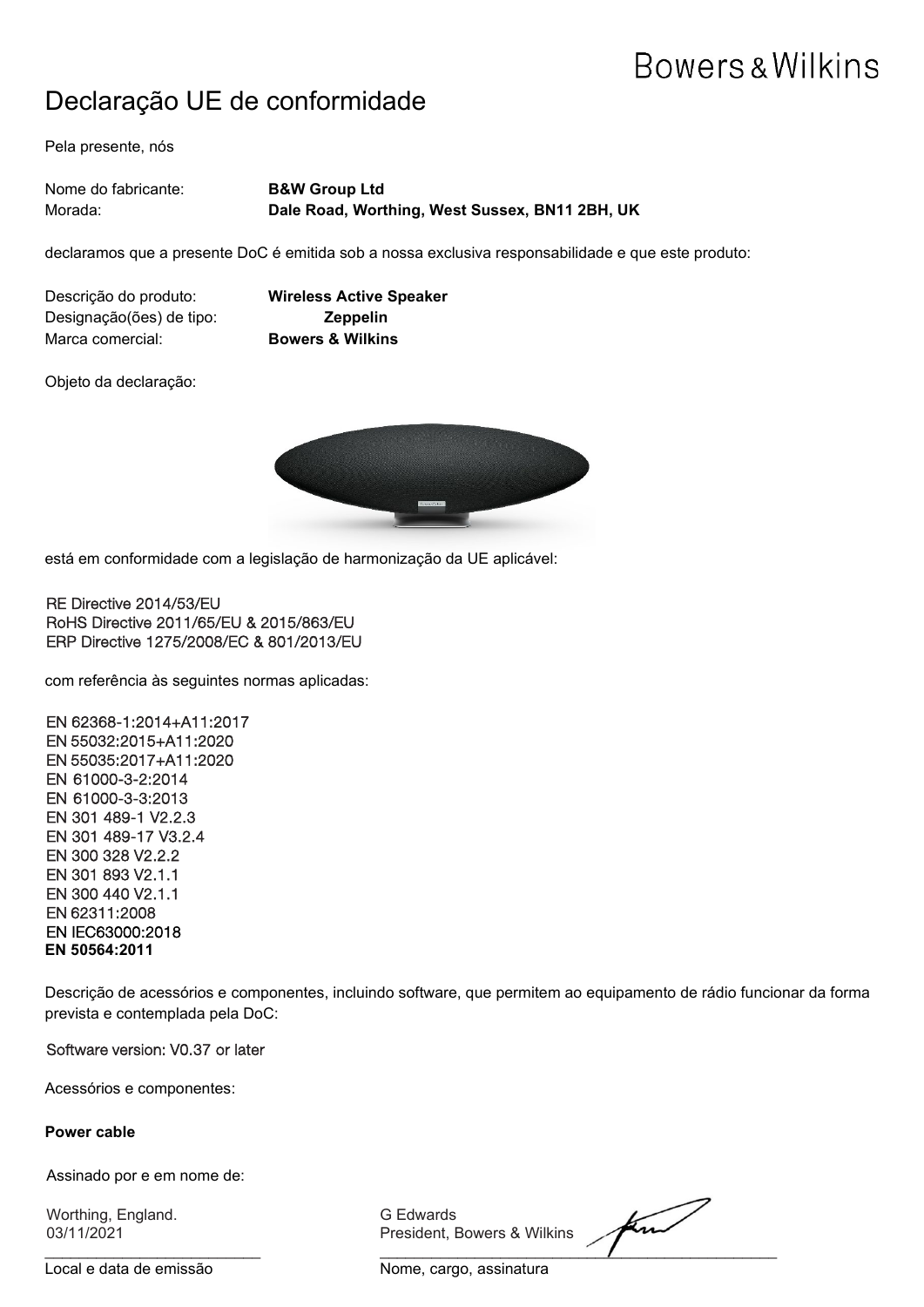### PORTUGUÊS/EMISSÃO 1 Dichiarazione di Conformità UE

## **Bowers & Wilkins**

Noi,

| Nome del costruttore: | <b>B&amp;W Group Ltd</b>                       |
|-----------------------|------------------------------------------------|
| Indirizzo:            | Dale Road, Worthing, West Sussex, BN11 2BH, UK |

dichiariamo che il presente documento è rilasciato sotto nostra esclusiva responsabilità e che questo prodotto:

| Descrizione del prodotto: |  |
|---------------------------|--|
| Modello:                  |  |
| Marchio commerciale:      |  |

**Wireless Active Speaker** Modello: **Zeppelin Bowers & Wilkins** 

Oggetto della dichiarazione:



è conforme alle pertinenti norme armonizzate dell'Unione Europea:

RE Directive 2014/53/EU RoHS Directive 2011/65/EU & 2015/863/EU ERP Directive 1275/2008/EC & 801/2013/EU

con riferimento ai seguenti standard applicati:

EN 62368-1:2014+A11:2017 EN 55032:2015+A11:2020 EN 55035:2017+A11:2020 EN 61000-3-2:2014 EN 61000-3-3:2013 EN 301 489-1 V2.2.3 EN 301 489-17 V3.2.4 EN 300 328 V2.2.2 EN 301 893 V2.1.1 EN 300 440 V2.1.1 EN 62311:2008 EN IEC63000:2018 **EN 50564:2011**

Descrizione degli accessori e dei componenti, compreso il software, che consentono al dispositivo radio di operare come stabilito e sono oggetto della presente dichiarazione:

Software version: V0.37 or later

Accessori e componenti:

**Power cable**

Firmato in vece e per conto di:

Worthing, England. G Edwards

find 03/11/2021 **President, Bowers & Wilkins <a>>** President, Bowers & Wilkins <a>

Luogo e data di emissione Nome, qualifica, firma

\_\_\_\_\_\_\_\_\_\_\_\_\_\_\_\_\_\_\_\_\_\_\_\_\_ \_\_\_\_\_\_\_\_\_\_\_\_\_\_\_\_\_\_\_\_\_\_\_\_\_\_\_\_\_\_\_\_\_\_\_\_\_\_\_\_\_\_\_\_\_\_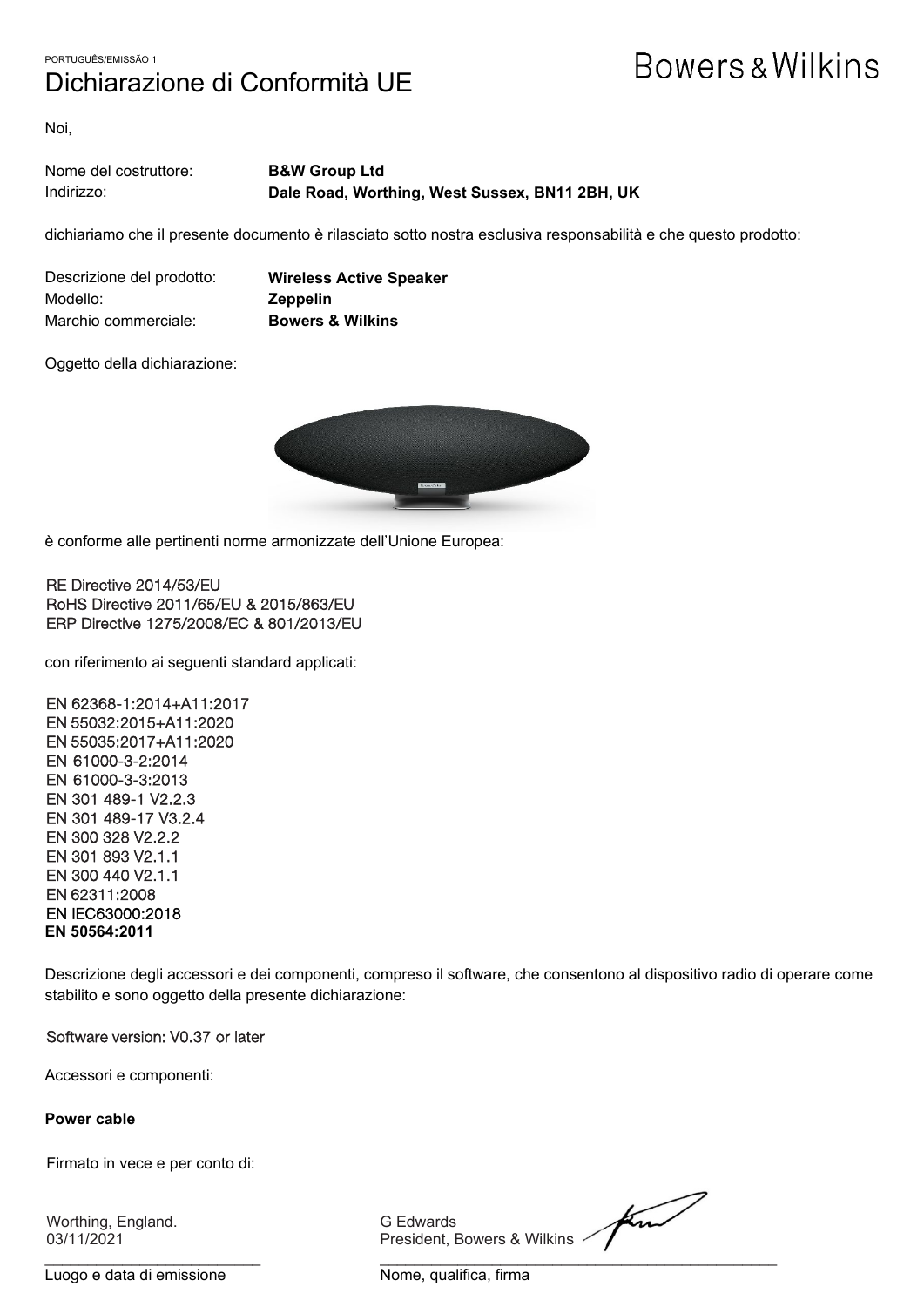### ITALIANO/EDIZIONE 1 EU Verklaring van Overeenstemming

## **Bowers & Wilkins**

Hierbij verklaren wij,

Naam producent: **B&W Group Ltd** Adres: **Dale Road, Worthing, West Sussex, BN11 2BH, UK**

dat deze Verklaring van Overeenstemming onder onze uitsluitende verantwoordelijkheid wordt afgegeven en dat dit product:

Typeaanduiding(en): **Zeppelin** Merknaam: **Bowers & Wilkins**

Productbeschrijving: **Wireless Active Speaker**

Onderwerp van de verklaring:



voldoet aan de desbetreffende harmonisatiewetgeving van de Unie:

RE Directive 2014/53/EU RoHS Directive 2011/65/EU & 2015/863/EU ERP Directive 1275/2008/EC & 801/2013/EU

wat betreft de volgende normen die zijn toegepast:

EN 62368-1:2014+A11:2017 EN 55032:2015+A11:2020 EN 55035:2017+A11:2020 EN 61000-3-2:2014 EN 61000-3-3:2013 EN 301 489-1 V2.2.3 EN 301 489-17 V3.2.4 EN 300 328 V2.2.2 EN 301 893 V2.1.1 EN 300 440 V2.1.1 EN 62311:2008 EN IEC63000:2018 **EN 50564:2011**

Beschrijving van accessoires en componenten, met inbegrip van software, waardoor de radioapparatuur volgens bestemming en conform deze Verklaring van Overeenstemming kan werken:

Software version: V0.37 or later

Accessoires en componenten:

**Power cable**

Ondertekend voor en namens:

Worthing, England. G Edwards

03/11/2021 President, Bowers & Wilkins

Ku  $\overline{\phantom{a}}$  ,  $\overline{\phantom{a}}$  ,  $\overline{\phantom{a}}$  ,  $\overline{\phantom{a}}$  ,  $\overline{\phantom{a}}$  ,  $\overline{\phantom{a}}$  ,  $\overline{\phantom{a}}$  ,  $\overline{\phantom{a}}$  ,  $\overline{\phantom{a}}$  ,  $\overline{\phantom{a}}$  ,  $\overline{\phantom{a}}$  ,  $\overline{\phantom{a}}$  ,  $\overline{\phantom{a}}$  ,  $\overline{\phantom{a}}$  ,  $\overline{\phantom{a}}$  ,  $\overline{\phantom{a}}$ 

Uitgifteplaats en -datum Naam, functie, handtekening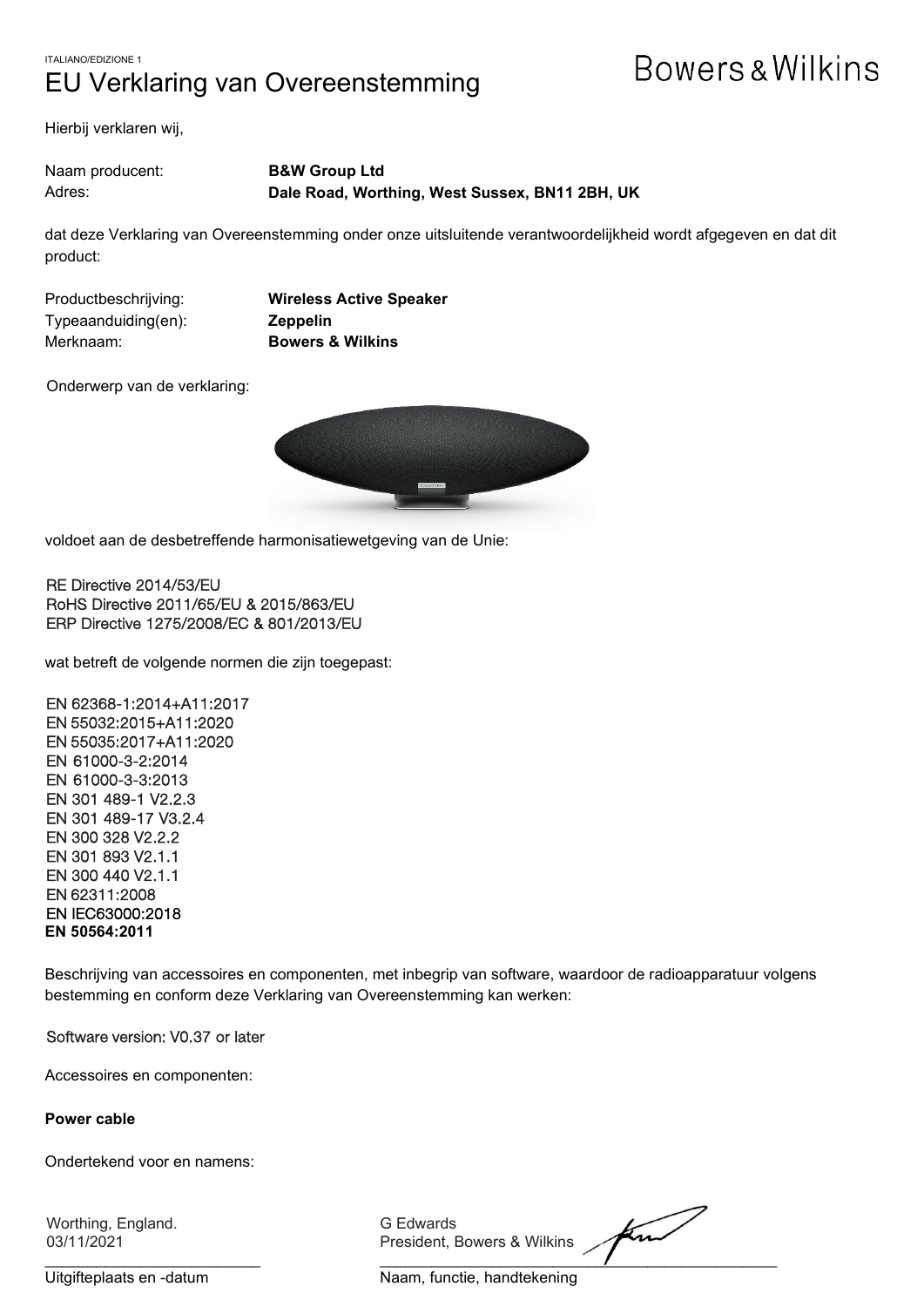NEDERLANDS / UITGAVE 1 EU-overensstemmelseserklæring

Vi,

| Fabrikantens navn: | <b>B&amp;W Group Ltd</b>                       |
|--------------------|------------------------------------------------|
| Adresse:           | Dale Road, Worthing, West Sussex, BN11 2BH, UK |

erklærer hermed, at denne DoC er udstedt under eget ansvar, og at dette produkt:

Typebetegnelse(r): **Zeppelin** Varemærke: **Bowers & Wilkins**

Produktbeskrivelse: **Wireless Active Speaker**

Erklæringsgenstand:



er i overensstemmelse med den relevante EU-harmoniseringslovgivning:

RE Directive 2014/53/EU RoHS Directive 2011/65/EU & 2015/863/EU ERP Directive 1275/2008/EC & 801/2013/EU

med henvisning til følgende anvendte standarder:

EN 62368-1:2014+A11:2017 EN 55032:2015+A11:2020 EN 55035:2017+A11:2020 EN 61000-3-2:2014 EN 61000-3-3:2013 EN 301 489-1 V2.2.3 EN 301 489-17 V3.2.4 EN 300 328 V2.2.2 EN 301 893 V2.1.1 EN 300 440 V2.1.1 EN 62311:2008 EN IEC63000:2018 **EN 50564:2011**

Beskrivelse af tilbehør og komponenter, herunder software, som gør det muligt for radioudstyret at fungere som beregnet og dækket af DoC'en:

**Software version: V0.37 or later**

Tilbehør og komponenter:

**Power cable**

Signeret på vegne af:

Worthing, England. G Edwards

Sted og dato for udstedelse Navn, stilling, signatur

President, Bowers & Wilkins

find  $\overline{\phantom{a}}$  ,  $\overline{\phantom{a}}$  ,  $\overline{\phantom{a}}$  ,  $\overline{\phantom{a}}$  ,  $\overline{\phantom{a}}$  ,  $\overline{\phantom{a}}$  ,  $\overline{\phantom{a}}$  ,  $\overline{\phantom{a}}$  ,  $\overline{\phantom{a}}$  ,  $\overline{\phantom{a}}$  ,  $\overline{\phantom{a}}$  ,  $\overline{\phantom{a}}$  ,  $\overline{\phantom{a}}$  ,  $\overline{\phantom{a}}$  ,  $\overline{\phantom{a}}$  ,  $\overline{\phantom{a}}$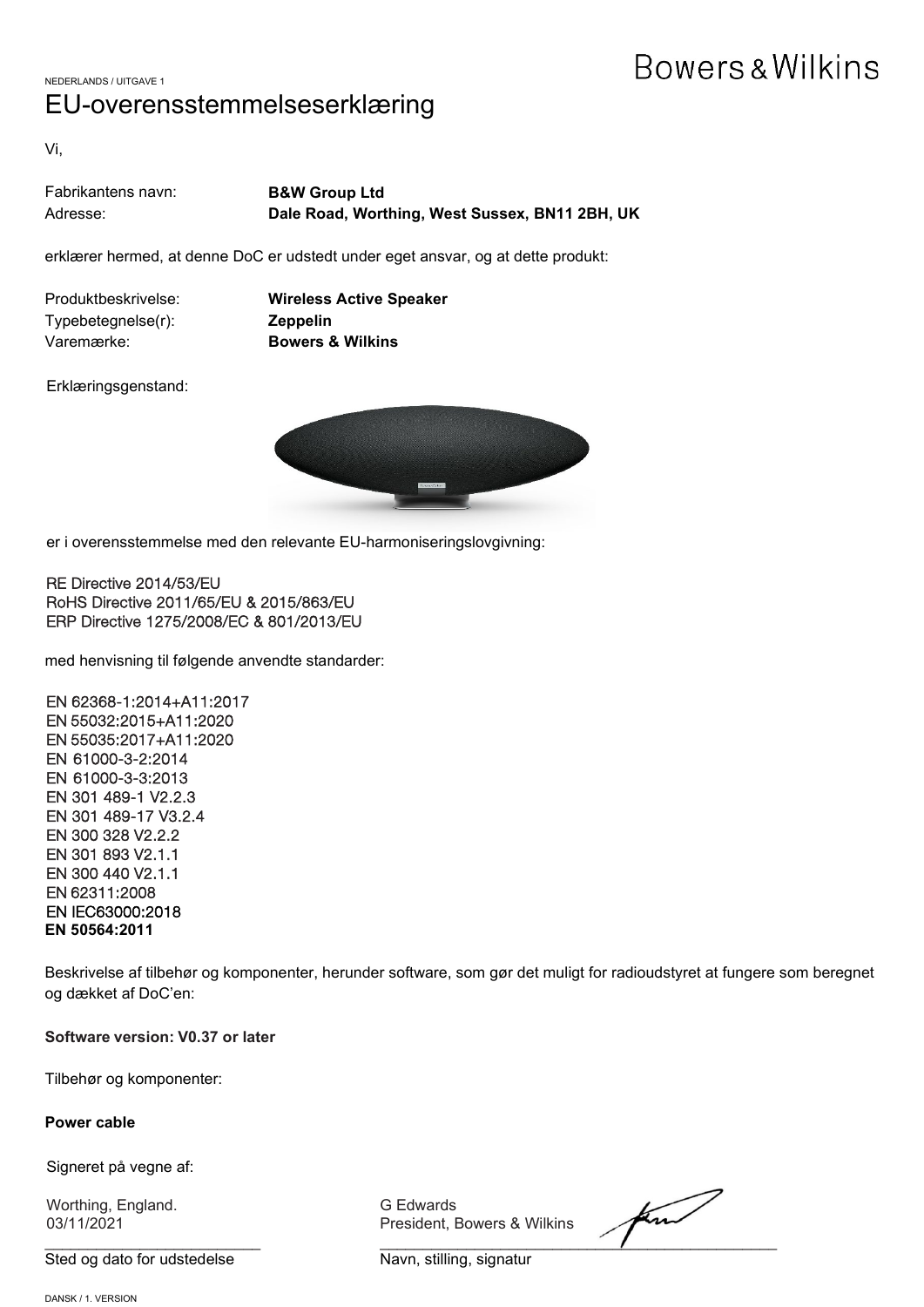### Erklæring om EU overensstemmelse

Vi erklærer herved,

| Navn på produsent: | <b>B&amp;W Group Ltd</b>                       |
|--------------------|------------------------------------------------|
| Adresse:           | Dale Road, Worthing, West Sussex, BN11 2BH, UK |

at denne erklæringen om overensstemmelse er utstedt på eget ansvar og at følgende produkt:

| Produktbeskrivelse: | <b>Wireless Active S</b>    |
|---------------------|-----------------------------|
| Typebetegnelse:     | <b>Zeppelin</b>             |
| Varemerke:          | <b>Bowers &amp; Wilkins</b> |

**Rive Speaker** 

Objekt erklæringen gjelder for:



er i overenstemmelse med følgende av unionens tilpassede lover/direktiver:

RE Directive 2014/53/EU RoHS Directive 2011/65/EU & 2015/863/EU ERP Directive 1275/2008/EC & 801/2013/EU

med henvisning til følgende tilpassede standarder:

EN 62368-1:2014+A11:2017 EN 55032:2015+A11:2020 EN 55035:2017+A11:2020 EN 61000-3-2:2014 EN 61000-3-3:2013 EN 301 489-1 V2.2.3 EN 301 489-17 V3.2.4 EN 300 328 V2.2.2 EN 301 893 V2.1.1 EN 300 440 V2.1.1 EN 62311:2008 EN IEC63000:2018 **EN 50564:2011**

Beskrivelse av produktets tilbehør og andre tilhørende komponenter, software/programvare inkludert, som gjør det mulig for radioutstyr å fungere som tilsiktet, og som omfattes av denne overenstemmelseserklæringen:

Software version: V0.37 or later

Tilbehør og tilhørende komponenter:

**Power cable**

Undertegnet av og på vegne av:

Worthing, England. G Edwards 03/11/2021 **President, Bowers** 

| & Wilkins |  |
|-----------|--|

\_\_\_\_\_\_\_\_\_\_\_\_\_\_\_\_\_\_\_\_\_\_\_\_\_ \_\_\_\_\_\_\_\_\_\_\_\_\_\_\_\_\_\_\_\_\_\_\_\_\_\_\_\_\_\_\_\_\_\_\_\_\_\_\_\_\_\_\_\_\_\_ Sted og dato Navn, tittel og signatur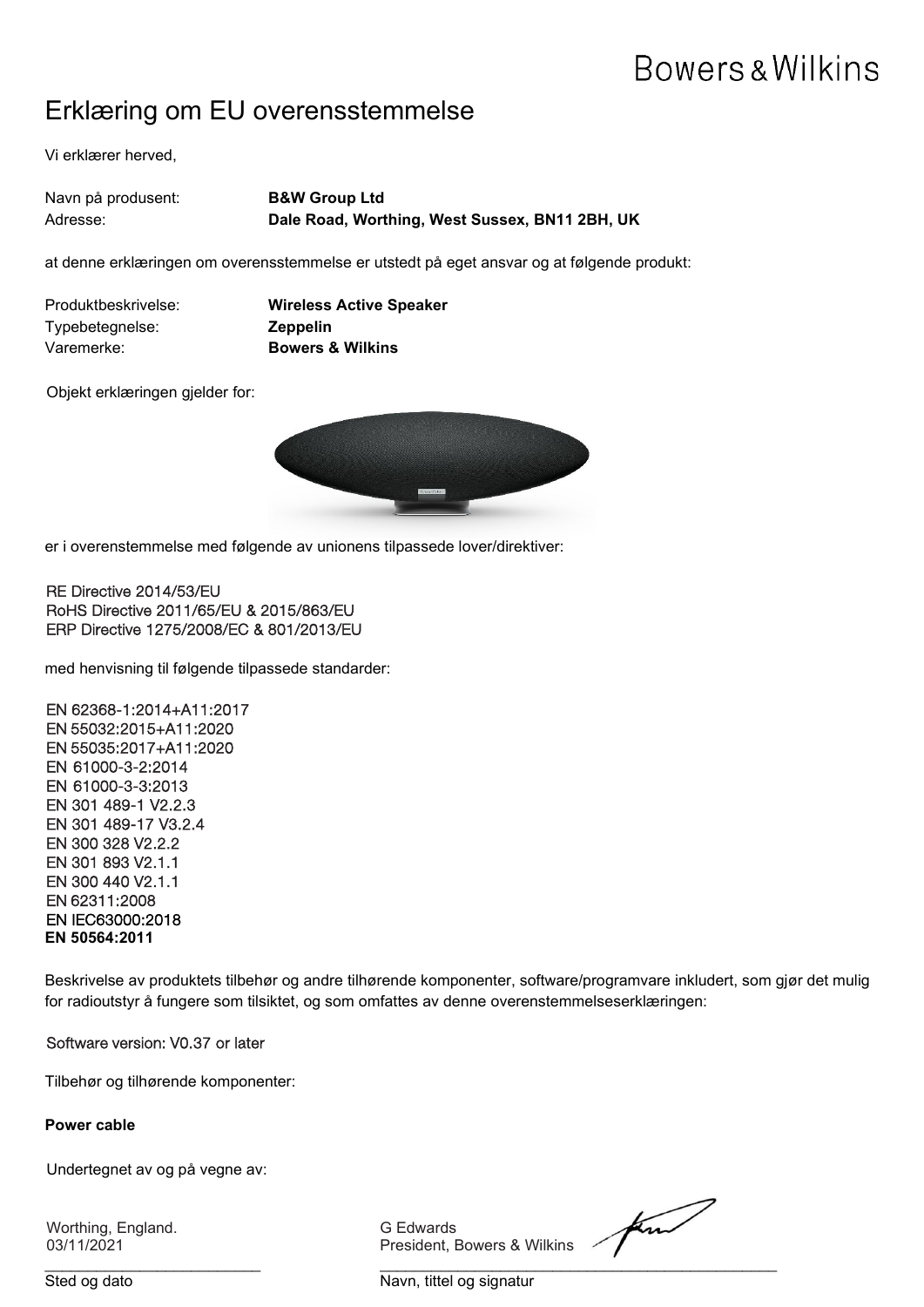### EU-försäkran om överensstämmelse

# Bowers & Wilkins

Härmed deklarerar vi,

Namn på tillverkare: **B&W Group Ltd**

Adress: **Dale Road, Worthing, West Sussex, BN11 2BH, UK**

att denna försäkran om överensstämmelse är utfärdad helt på vårt ansvar och att den här produkten:

Typbeteckning(ar): **Zeppelin** Varumärke: **Bowers & Wilkins**

Produktbeskrivning: **Wireless Active Speaker**

Föremål för försäkran:



uppfyller inom unionen relevant harmoniserad lagstiftning:

RE Directive 2014/53/EU RoHS Directive 2011/65/EU & 2015/863/EU ERP Directive 1275/2008/EC & 801/2013/EU

med hänvisning till följande tillämpliga standarder:

EN 62368-1:2014+A11:2017 EN 55032:2015+A11:2020 EN 55035:2017+A11:2020 EN 61000-3-2:2014 EN 61000-3-3:2013 EN 301 489-1 V2.2.3 EN 301 489-17 V3.2.4 EN 300 328 V2.2.2 EN 301 893 V2.1.1 EN 300 440 V2.1.1 EN 62311:2008 EN IEC63000:2018 **EN 50564:2011**

Beskrivning av tillbehör och komponenter, inklusive programvara, som gör det möjligt för radioutrustningen att fungera på avsett vis och som omfattas av försäkran om överensstämmelse:

Software version: V0.37 or later

Tillbehör och komponenter:

**Power cable**

Undertecknad för och på uppdrag av::

Worthing, England. G Edwards

Plats och datum för utfärdande Namn, funktion, signatur

find 03/11/2021 President, Bowers & Wilkins

 $\frac{1}{2}$  , and the contribution of the contribution of  $\frac{1}{2}$  , and  $\frac{1}{2}$  , and  $\frac{1}{2}$  , and  $\frac{1}{2}$  , and  $\frac{1}{2}$  , and  $\frac{1}{2}$  , and  $\frac{1}{2}$  , and  $\frac{1}{2}$  , and  $\frac{1}{2}$  , and  $\frac{1}{2}$  , and  $\frac{1$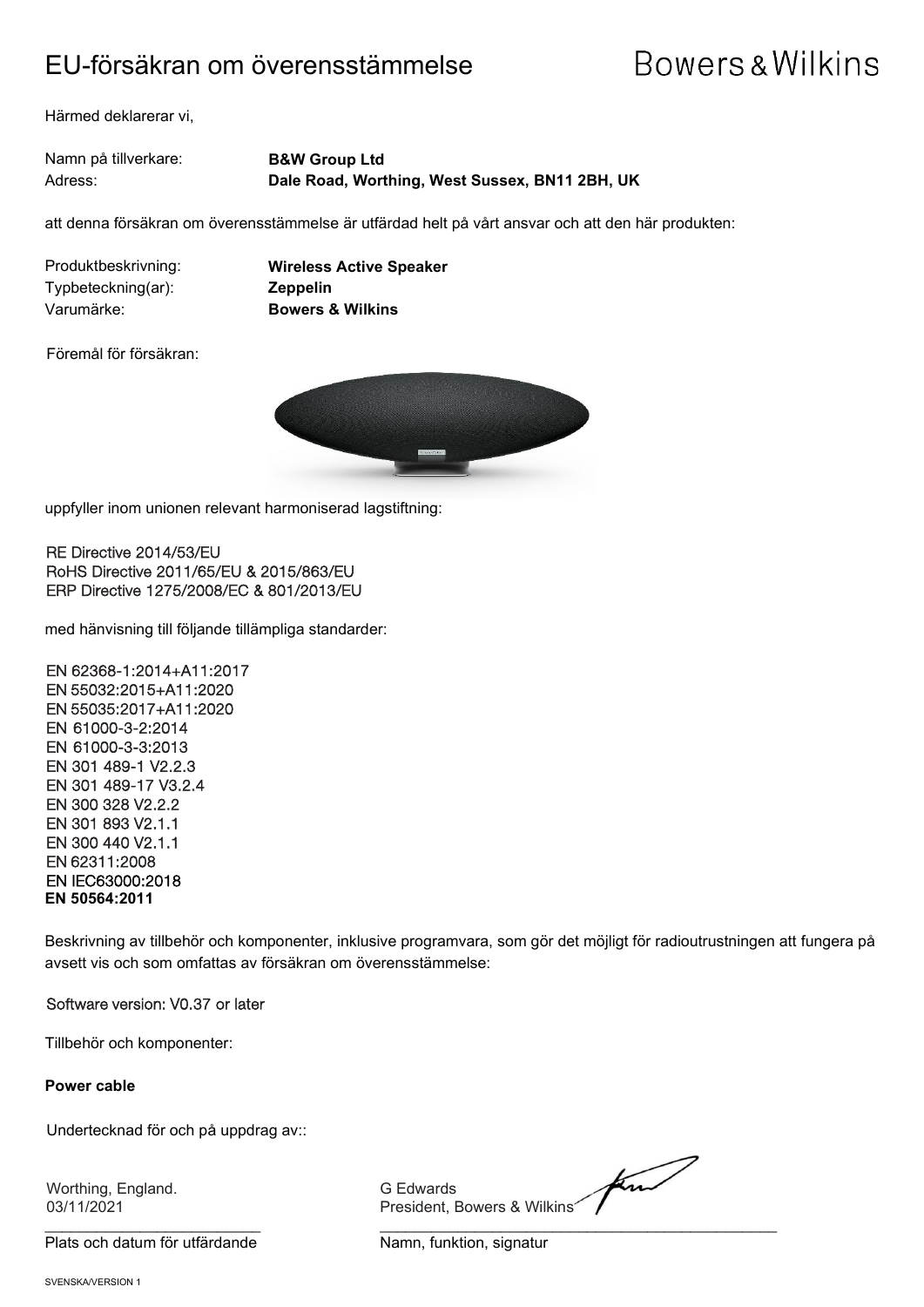### EU-vaatimustenmukaisuusvakuutus

Täten me,

Valmistajan nimi: **B&W Group Ltd** Osoite: **Dale Road, Worthing, West Sussex, BN11 2BH, UK**

vakuutamme, että tämä vaatimustenmukaisuusvakuutus on annettu yksinomaisella vastuullamme ja että tämä tuote:

Tyyppimerkintä: **Zeppelin**

Tuotekuvaus: **Wireless Active Speaker** Tavaramerkki: **Bowers & Wilkins**

Vakuutuksen kohde:



on asiaa koskevan unionin yhdenmukaistamislainsäädännön vaatimusten mukainen:

RE Directive 2014/53/EU RoHS Directive 2011/65/EU & 2015/863/EU ERP Directive 1275/2008/EC & 801/2013/EU

perustuen seuraaviin sovellettuihin standardeihin:

EN 62368-1:2014+A11:2017 EN 55032:2015+A11:2020 EN 55035:2017+A11:2020 EN 61000-3-2:2014 EN 61000-3-3:2013 EN 301 489-1 V2.2.3 EN 301 489-17 V3.2.4 EN 300 328 V2.2.2 EN 301 893 V2.1.1 EN 300 440 V2.1.1 EN 62311:2008 EN IEC63000:2018 EN 50564:2011

Tarvikkeiden ja komponenttien kuvaus, mukaan lukien vaatimustenmukaisuusvakuutuksen kattama ohjelmisto, joka mahdollistaa radiolaitteen tarkoituksenmukaisen toiminnan:

Software version: V0.37 or later

Accessories and components:

**Power cable**

Tarvikkeet ja komponentit:

Worthing, England. G Edwards

Antamispäivämäärä ja -paikka Nimi, toimi, allekirjoitus

03/11/2021 President, Bowers & Wilkins

find \_\_\_\_\_\_\_\_\_\_\_\_\_\_\_\_\_\_\_\_\_\_\_\_\_ \_\_\_\_\_\_\_\_\_\_\_\_\_\_\_\_\_\_\_\_\_\_\_\_\_\_\_\_\_\_\_\_\_\_\_\_\_\_\_\_\_\_\_\_\_\_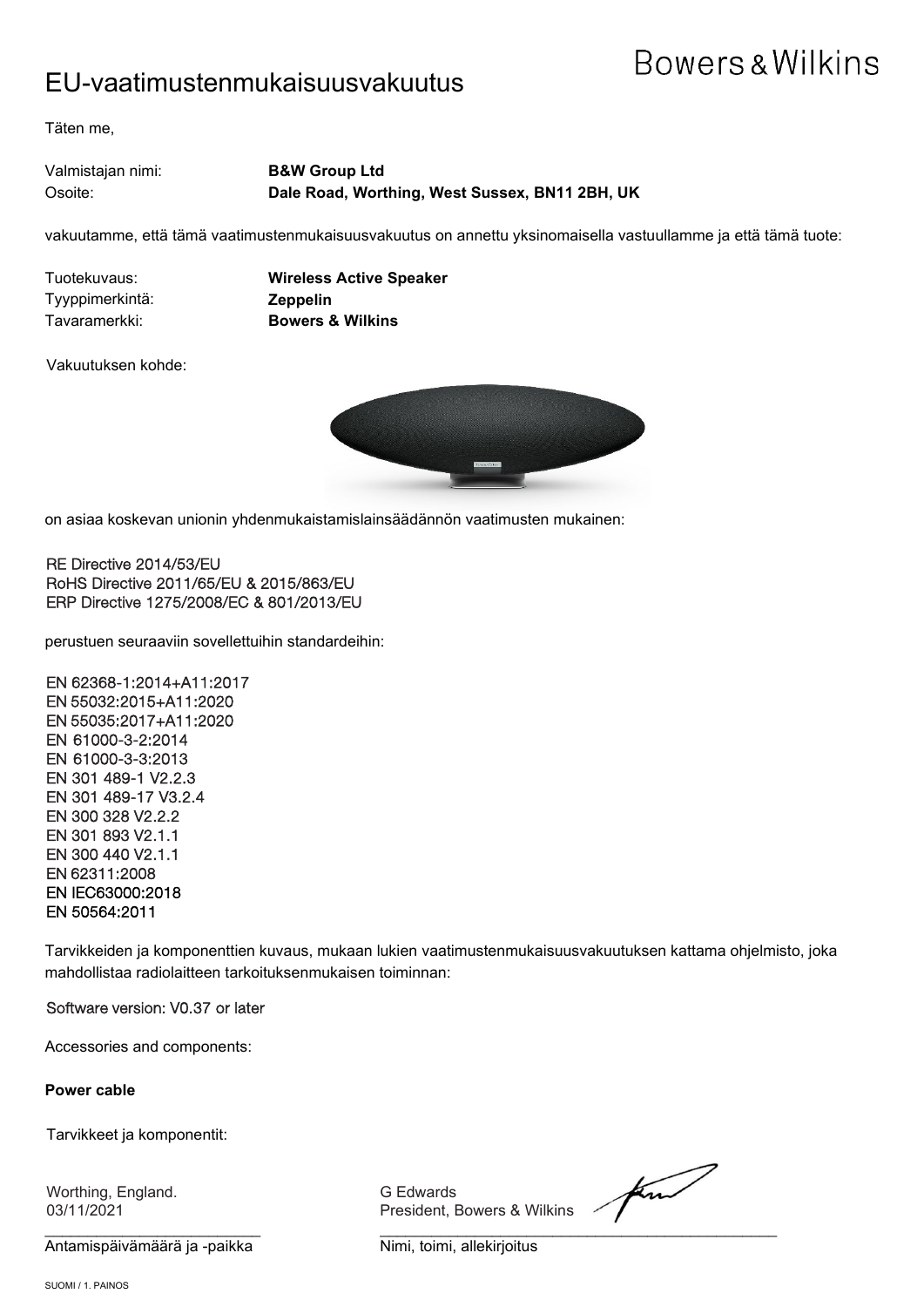### ESB-samræmisyfirlýsing

Hér með lýsum við,

| Nafn framleiðanda: | <b>B&amp;W Group Ltd</b>                       |
|--------------------|------------------------------------------------|
| Heimilisfang:      | Dale Road, Worthing, West Sussex, BN11 2BH, UK |

því yfir að þessi samræmisyfirlýsing er alfarið á okkar ábyrgð og að þessi vara:

| Vörulýsing:    | <b>Wireless</b> |
|----------------|-----------------|
| Tegundarheiti: | <b>Zeppelin</b> |
| Vörumerki:     | <b>Bowers</b>   |

**s Active Speaker**  $&$  Wilkins

Vara yfirlýsingarinnar:



er í samræmi við viðeigandi ákvæði eftirfarandi samræmingarlöggjafar ESB:

RE Directive 2014/53/EU RoHS Directive 2011/65/EU & 2015/863/EU **ERP Directive 1275/2008/EC & 801/2013/EU**

með vísan til eftirfarandi staðla sem notaðir eru:

EN 62368-1:2014+A11:2017 EN 55032:2015+A11:2020 EN 55035:2017+A11:2020 EN 61000-3-2:2014 EN 61000-3-3:2013 EN 301 489-1 V2.2.3 EN 301 489-17 V3.2.4 EN 300 328 V2.2.2 EN 301 893 V2.1.1 EN 300 440 V2.1.1 EN 62311:2008 EN IEC63000:2018 **EN 50564:2011**

Lýsing á fylgihlutum og íhlutum, þ.m.t. hugbúnaði, sem gera útvarpsbúnaðinum kleift að starfa á réttan hátt og sem falla undir samræmisyfirlýsinguna:

Software version: V0.37 or later

Fylgihlutir og íhlutir:

#### **Power cable**

Undirritað fyrir og fyrir hönd:

Worthing, England. G Edwards

 $\frac{1}{2}$  , and the set of the set of the set of the set of the set of the set of the set of the set of the set of the set of the set of the set of the set of the set of the set of the set of the set of the set of the set Útgáfustaður og dagsetning var annar Nafn, titill, undirskrift

President, Bowers & Wilkins

find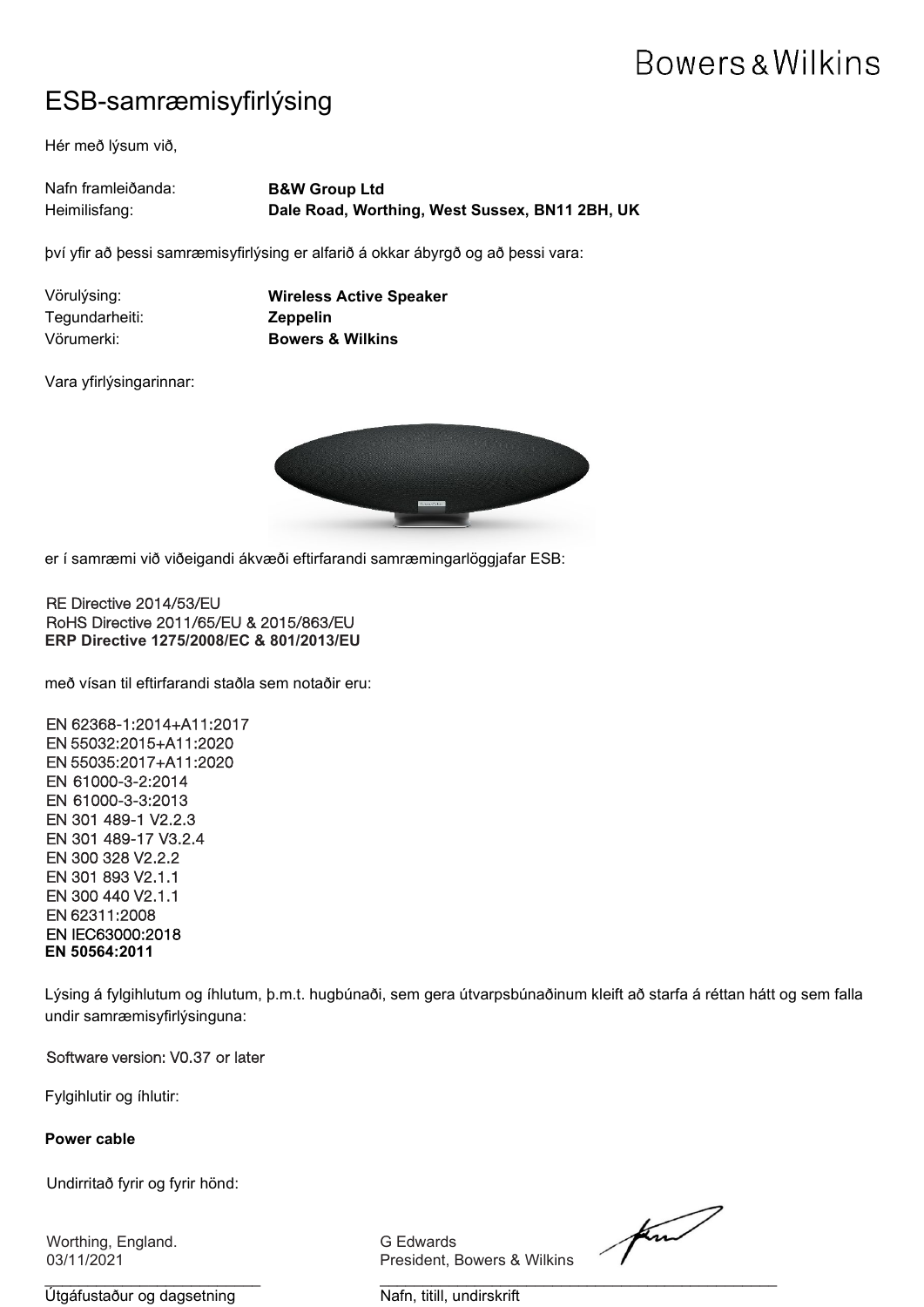ÍSLENSKA / 1. ÚTGÁFA EL vastavusdeklaratsioon (DoC)

Käesolevaga,

| Tootja nimetus | <b>B&amp;W Group Ltd</b>                       |
|----------------|------------------------------------------------|
| Aadress:       | Dale Road, Worthing, West Sussex, BN11 2BH, UK |

kinnitame, et see vastavusdeklaratsioon on väljastatud meie ainuvastutusel ning antud toode:

| Toote kirjeldus: | Wireless        |
|------------------|-----------------|
| Tüübi tähistus:  | <b>Zeppelin</b> |
| Kaubamärk:       | <b>Bowers</b>   |

**Iess Active Speaker ers & Wilkins** 

Deklareeritav toode:



vastab Euroopa Liidu ühtlustatud seadusandlusele:

RE Directive 2014/53/EU RoHS Directive 2011/65/EU & 2015/863/EU ERP Directive 1275/2008/EC & 801/2013/EU

koos viitega järgnevatele kohaldatavatele standarditele:

EN 62368-1:2014+A11:2017 EN 55032:2015+A11:2020 EN 55035:2017+A11:2020 EN 61000-3-2:2014 EN 61000-3-3:2013 EN 301 489-1 V2.2.3 EN 301 489-17 V3.2.4 EN 300 328 V2.2.2 EN 301 893 V2.1.1 EN 300 440 V2.1.1 EN 62311:2008 EN IEC63000:2018 EN 50564:2011

Tarvikute ja komponentide kirjeldus, sealhulgas tarkvara, mis võimaldab raadioseadmetel toimida vastavalt kasutuseesmärgile ja on hõlmatud vastavusdeklaratsiooniga (DoC):

Software version: V0.37 or later

Tarvikud ja komponendid:

#### **Power cable**

Tootja volitatud esindaja allkiri:

Worthing, England. G Edwards

 $\frac{1}{2}$  , and the contribution of the contribution of  $\frac{1}{2}$  , and  $\frac{1}{2}$  , and  $\frac{1}{2}$  , and  $\frac{1}{2}$  , and  $\frac{1}{2}$  , and  $\frac{1}{2}$  , and  $\frac{1}{2}$  , and  $\frac{1}{2}$  , and  $\frac{1}{2}$  , and  $\frac{1}{2}$  , and  $\frac{1$ Väljaandmise koht ja kuupäev Nimi, ametikoht, allkiri

03/11/2021 President, Bowers & Wilkins

find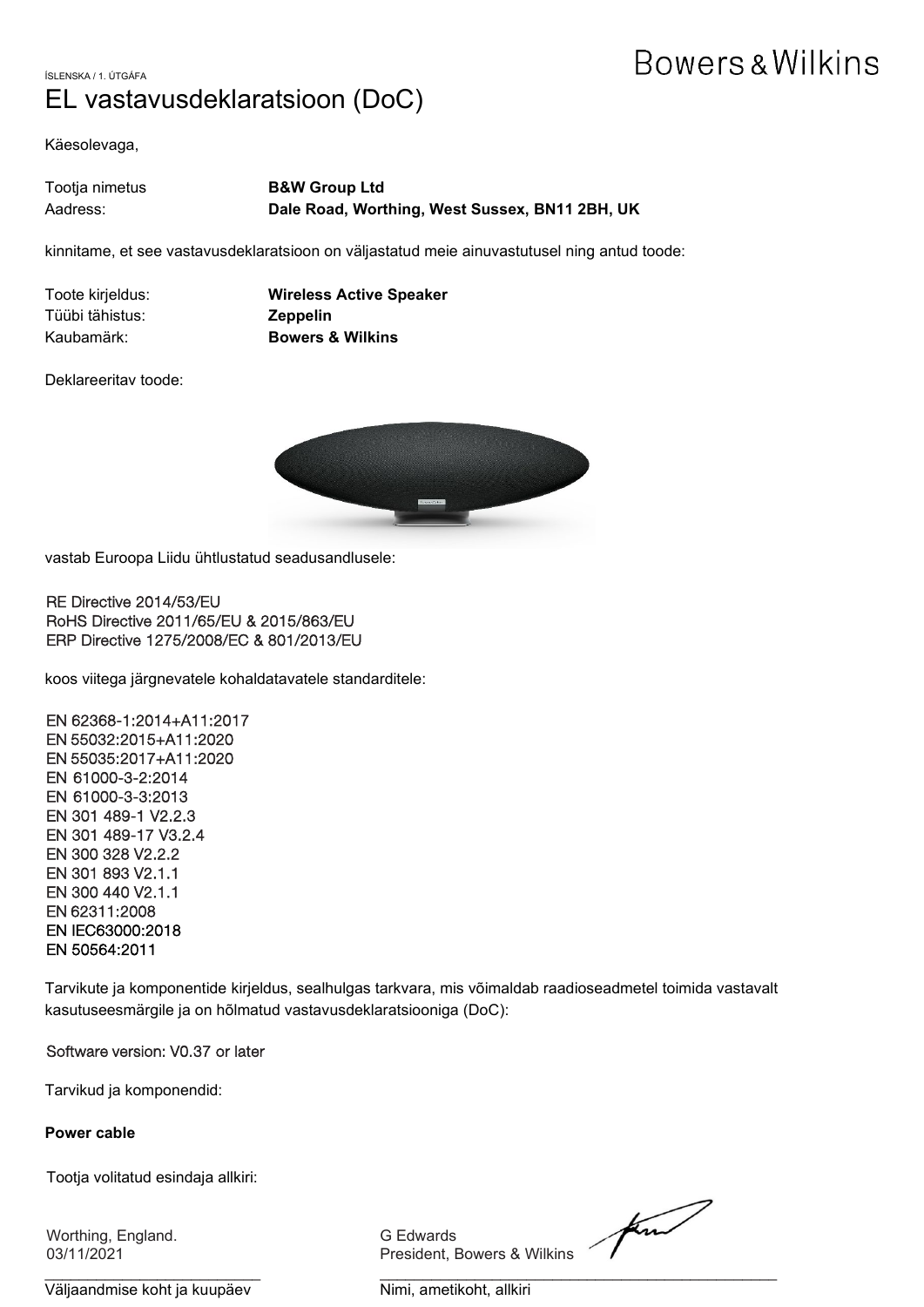### EESTI KEEL / 1 VÄLJAANNE ES Atbilstības deklarācija

Ar šo mēs,

| Ražotāja nosaukums: | <b>B&amp;W Group Ltd</b>                       |
|---------------------|------------------------------------------------|
| Adrese:             | Dale Road, Worthing, West Sussex, BN11 2BH, UK |

apliecinām, ka šī atbilstības deklarācija izdota tikai uz mūsu atbildību un ka šis produkts:

Tipa apzīmējums(-i): **Zeppelin** Preču zīme: **Bowers & Wilkins**

Produkta apraksts: **Wireless Active Speaker**

Deklarācijas objekts:



atbilst attiecīgajiem Savienības saskaņošanas likumiem:

RE Directive 2014/53/EU RoHS Directive 2011/65/EU & 2015/863/EU ERP Directive 1275/2008/EC & 801/2013/EU

ar atsauci uz sekojošiem piemērotiem standartiem:

EN 62368-1:2014+A11:2017 EN 55032:2015+A11:2020 EN 55035:2017+A11:2020 EN 61000-3-2:2014 EN 61000-3-3:2013 EN 301 489-1 V2.2.3 EN 301 489-17 V3.2.4 EN 300 328 V2.2.2 EN 301 893 V2.1.1 EN 300 440 V2.1.1 EN 62311:2008 EN IEC63000:2018 EN 50564:2011

Piederumu un detaļu apraksts, tai skaitā programmatūras, kas ļauj radio aprīkojumam darboties kā paredzēts, un kas atbilst Atbilstības deklarācijai:

Software version: V0.37 or later

Piederumi un detaļas:

**Power cable**

Parakstīts kā vārdā:

Worthing, England. G Edwards

Izdošanas vieta un datums varias varias, paraksts

President, Bowers & Wilkins

find

 $\frac{1}{2}$  , and the set of the set of the set of the set of the set of the set of the set of the set of the set of the set of the set of the set of the set of the set of the set of the set of the set of the set of the set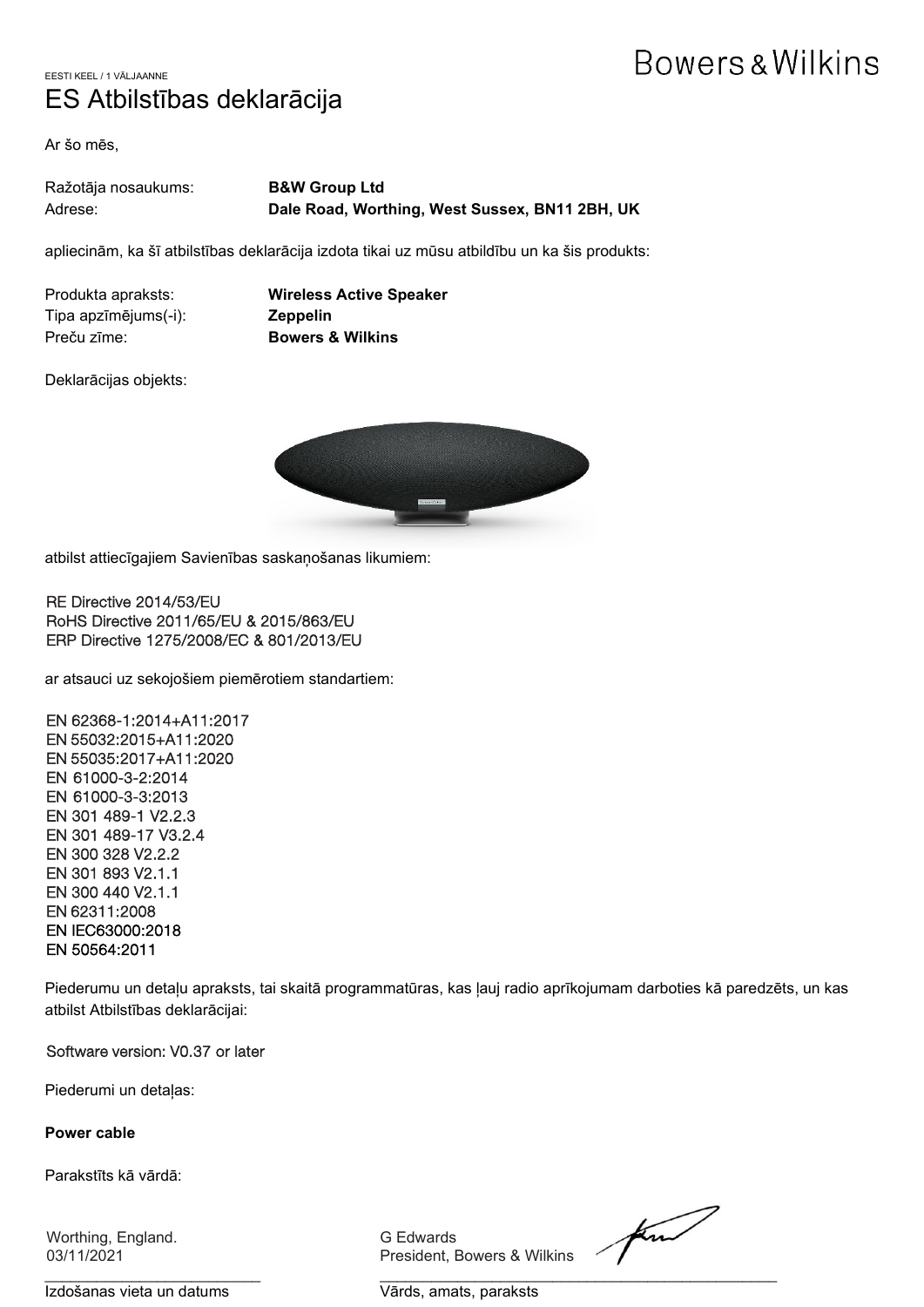LATVIEŠU/1. IZDEVUMS ES atitikties deklaracija (DoC)

Mes,

| Gamintojo pavadinimas: | <b>B&amp;W Group Ltd</b>                       |
|------------------------|------------------------------------------------|
| Adresas:               | Dale Road, Worthing, West Sussex, BN11 2BH, UK |

patvirtiname, kad ši DoC deklaracija išduodama mūsų atsakomybe ir kad šis gaminys:

Tipo pavadinimas (-ai): **Zeppelin** Prekės ženklas: **Bowers & Wilkins**

Gaminio aprašymas: **Wireless Active Speaker**

Deklaracijos objektas:



atitinka susijusius Europos Sąjungos teisės aktus:

RE Directive 2014/53/EU RoHS Directive 2011/65/EU & 2015/863/EU ERP Directive 1275/2008/EC & 801/2013/EU

Taikant šiuos standartus:

EN 62368-1:2014+A11:2017 EN 55032:2015+A11:2020 EN 55035:2017+A11:2020 EN 61000-3-2:2014 EN 61000-3-3:2013 EN 301 489-1 V2.2.3 EN 301 489-17 V3.2.4 EN 300 328 V2.2.2 EN 301 893 V2.1.1 EN 300 440 V2.1.1 EN 62311:2008 EN IEC63000:2018 **EN 50564:2011**

Priedų ir komponentų, įskaitant programinę įrangą, leidžiančią radijo įrenginiui veikti kaip numatyta pagal DoC, aprašymas:

#### Software version: V0.37 or later

Priedai ir komponentai:

#### **Power cable**

Pasirašė:

| G Edwards<br>President, Bowers & Wilkins<br>03/11/2021 | Worthing, England. |  |
|--------------------------------------------------------|--------------------|--|
|--------------------------------------------------------|--------------------|--|

Išdavimo vieta ir laikas **Pavardė, pareigos, parašas**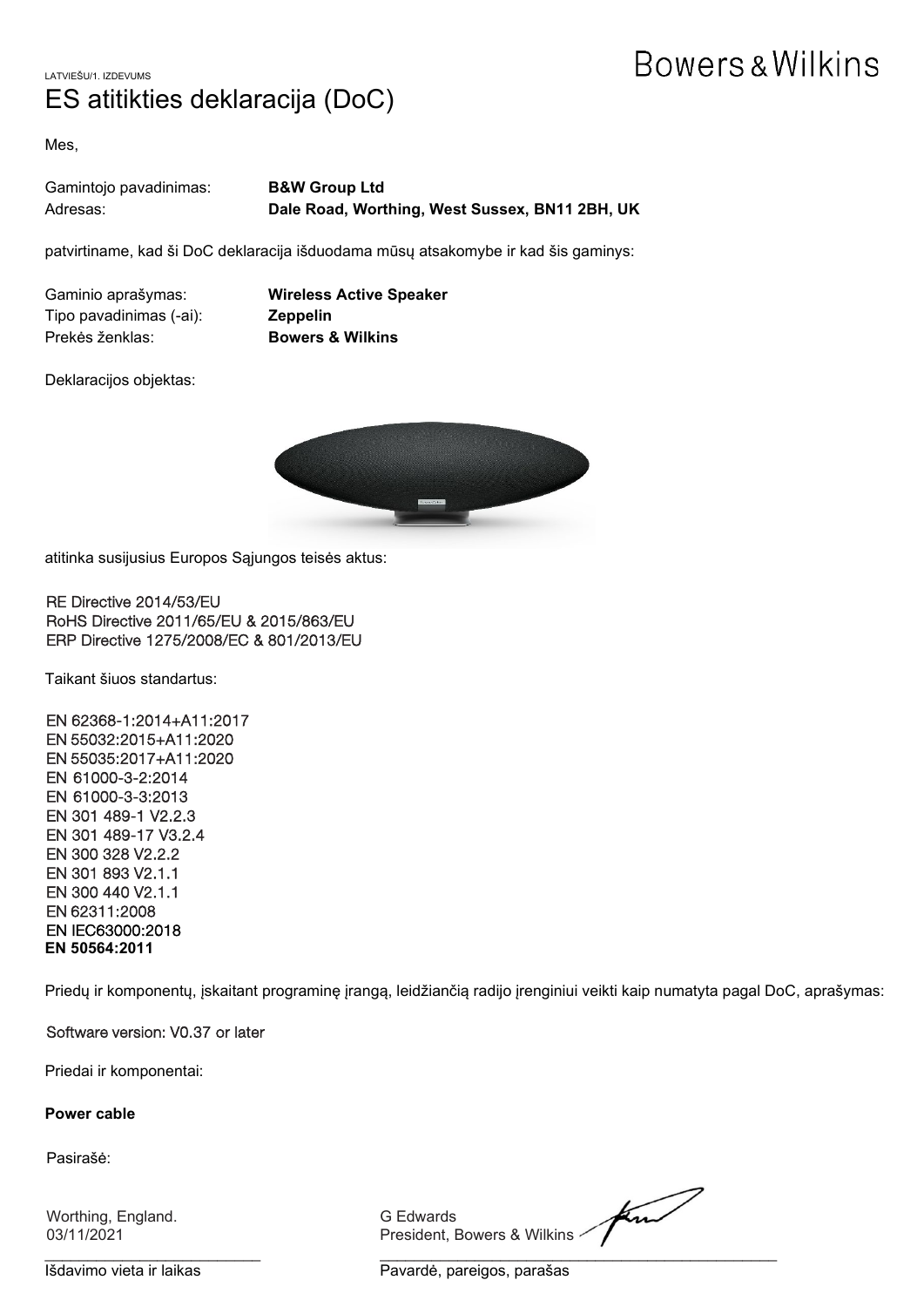### EU prohlášení o shodě (DoC)

Za naši společnost

| Název výrobce: | <b>B&amp;W Group Ltd</b>                       |
|----------------|------------------------------------------------|
| Adresa:        | Dale Road, Worthing, West Sussex, BN11 2BH, UK |

na vlastní odpovědnost vydáváme tento dokument a prohlašujeme, že tento produkt:

| Popis produktu:  | <b>Wireless Active S</b>    |
|------------------|-----------------------------|
| Typové označení: | <b>Zeppelin</b>             |
| -Značka:         | <b>Bowers &amp; Wilkins</b> |

**Rive Speaker** 

Předmět prohlášení:



 $\overline{a}$ je v souladu s relevantní legislativou EU:

RE Directive 2014/53/EU RoHS Directive 2011/65/EU & 2015/863/EU ERP Directive 1275/2008/EC & 801/2013/EU

s odkazem na aplikaci následujících norem:

EN 62368-1:2014+A11:2017 EN 55032:2015+A11:2020 EN 55035:2017+A11:2020 EN 61000-3-2:2014 EN 61000-3-3:2013 EN 301 489-1 V2.2.3 EN 301 489-17 V3.2.4 EN 300 328 V2.2.2 EN 301 893 V2.1.1 EN 300 440 V2.1.1 EN 62311:2008 EN IEC63000:2018 EN 50564:2011

Popis příslušenství a součástí, včetně software, jenž tomuto radio zařízení zaručují správnou funkci a umožňují splňovat podmínky prohlášení o shodě:

#### Software version: V0.37 or later

Příslušenství a součásti:

#### **Power cable**

Za společnost podepsán:

Worthing, England. G Edwards

03/11/2021 President, Bowers & Wilkins

find  $\overline{\phantom{a}}$  , and the set of the set of the set of the set of the set of the set of the set of the set of the set of the set of the set of the set of the set of the set of the set of the set of the set of the set of the s

Místo a datum vydání **Volume a Theorie Alexandrico a Theorie Alexandrico Alexandrico Alexandrico Alexandrico A**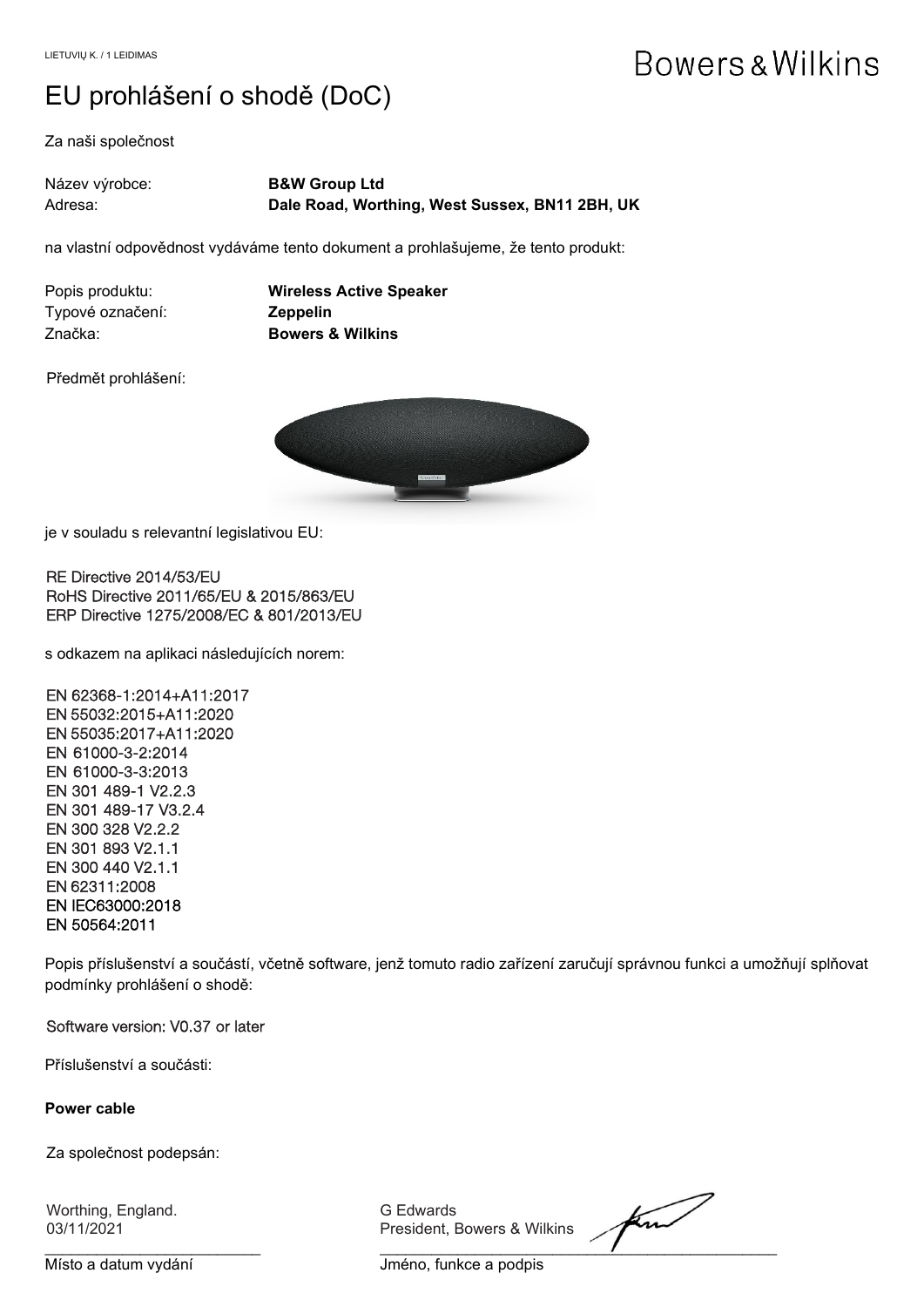### Vyhlásenie EÚ o zhode (DoC)

Týmto

| Názov výrobcu: | <b>B&amp;W Group Ltd</b>                       |
|----------------|------------------------------------------------|
| Adresa:        | Dale Road, Worthing, West Sussex, BN11 2BH, UK |

vyhlasujeme, že toto vyhlásenie o zhode sa vydáva na našu výlučnú zodpovednosť a že tento výrobok:

| Popis produktu:   |  |
|-------------------|--|
| Typové označenie: |  |
| Ochranna známka:  |  |

**Wireless Active Speaker Zeppelin Bowers & Wilkins** 

Predmet vyhlásenia:



 $\overline{a}$ je v súlade s ustanoveniami príslušných harmonizačných právnych predpisov EÚ:

RE Directive 2014/53/EU RoHS Directive 2011/65/EU & 2015/863/EU ERP Directive 1275/2008/EC & 801/2013/EU

s odkazom na nasledujúce použité normy:

EN 62368-1:2014+A11:2017 EN 55032:2015+A11:2020 EN 55035:2017+A11:2020 EN 61000-3-2:2014 EN 61000-3-3:2013 EN 301 489-1 V2.2.3 EN 301 489-17 V3.2.4 EN 300 328 V2.2.2 EN 301 893 V2.1.1 EN 300 440 V2.1.1 EN 62311:2008 EN IEC63000:2018 **EN 50564:2011**

Popis príslušenstva a komponentov vrátane softvéru, ktoré umožňujú správne fungovanie rádiového zariadenia v súlade s vyhlásením o zhode:

Software version: V0.37 or later

Príslušenstvo a komponenty:

#### **Power cable**

Podpísané za a v mene spoločnosti:

Worthing, England. G Edwards

President, Bowers & Wilkins

find

Miesto a dátum vydania metalair metal Meno, funkcia, podpis

 $\frac{1}{2}$  , and the contribution of the contribution of  $\frac{1}{2}$  , and  $\frac{1}{2}$  , and  $\frac{1}{2}$  , and  $\frac{1}{2}$  , and  $\frac{1}{2}$  , and  $\frac{1}{2}$  , and  $\frac{1}{2}$  , and  $\frac{1}{2}$  , and  $\frac{1}{2}$  , and  $\frac{1}{2}$  , and  $\frac{1$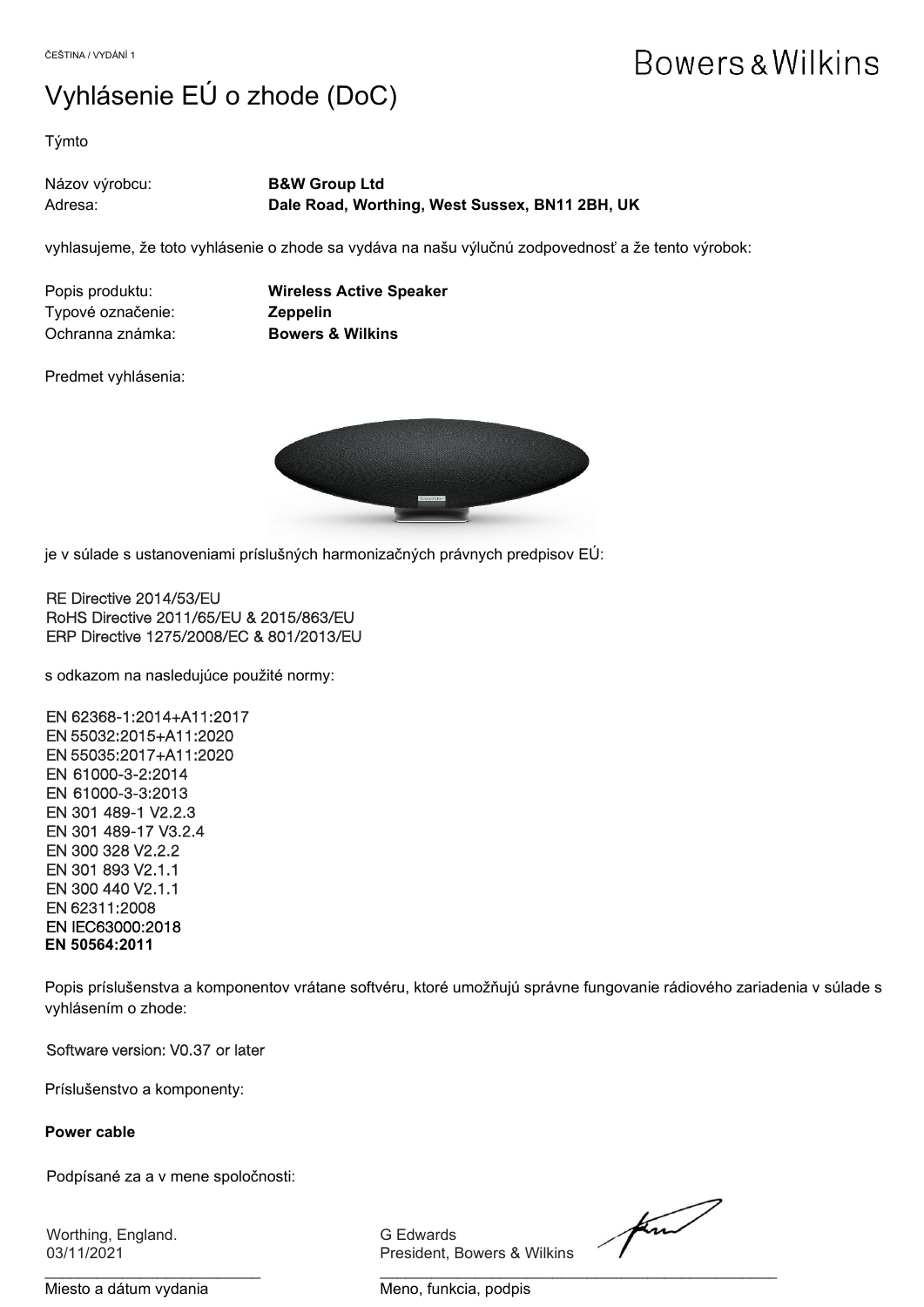### SLOVENČINA / VYDANIE 1 EU megfelelőségi nyilatkozat (DoC)

Ezennel kijelentjük,

| A gyártó neve:  | <b>B&amp;W Group Ltd</b>                       |
|-----------------|------------------------------------------------|
| $C$ <i>im</i> : | Dale Road, Worthing, West Sussex, BN11 2BH, UK |

hogy ez a DoC kizárólagos felelősségünk alá tartozik, és ez a termék:

| Termékleírás:  | <b>Wireless Active Speaker</b> |
|----------------|--------------------------------|
| Típusjel (ek): | <b>Zeppelin</b>                |
| Védjegy:       | <b>Bowers &amp; Wilkins</b>    |

A nyilatkozat tárgya:



 $\overline{a}$ Összhangban van a vonatkozó Uniós harmonizációs jogszabályokkal:

RE Directive 2014/53/EU RoHS Directive 2011/65/EU & 2015/863/EU ERP Directive 1275/2008/EC & 801/2013/EU

Az alkalmazott alábbi szabványokra való hivatkozással:

EN 62368-1:2014+A11:2017 EN 55032:2015+A11:2020 EN 55035:2017+A11:2020 EN 61000-3-2:2014 EN 61000-3-3:2013 EN 301 489-1 V2.2.3 EN 301 489-17 V3.2.4 EN 300 328 V2.2.2 EN 301 893 V2.1.1 EN 300 440 V2.1.1 EN 62311:2008 EN IEC63000:2018 EN 50564:2011

A tartozékok és alkatrészek leírása, beleértve a szoftvereket is, amelyek lehetővé teszik a rádió berendezések rendeltetésszerű működését és a DoC lefedi:

Software version: V0.37 or later

Tartozékok és komponensek:

**Power cable**

Aláírásra és nevében:

Worthing, England. G Edwards

President, Bowers & Wilkins

find

A kiállítás helye és ideje **Név**, beosztás, aláírás

\_\_\_\_\_\_\_\_\_\_\_\_\_\_\_\_\_\_\_\_\_\_\_\_\_ \_\_\_\_\_\_\_\_\_\_\_\_\_\_\_\_\_\_\_\_\_\_\_\_\_\_\_\_\_\_\_\_\_\_\_\_\_\_\_\_\_\_\_\_\_\_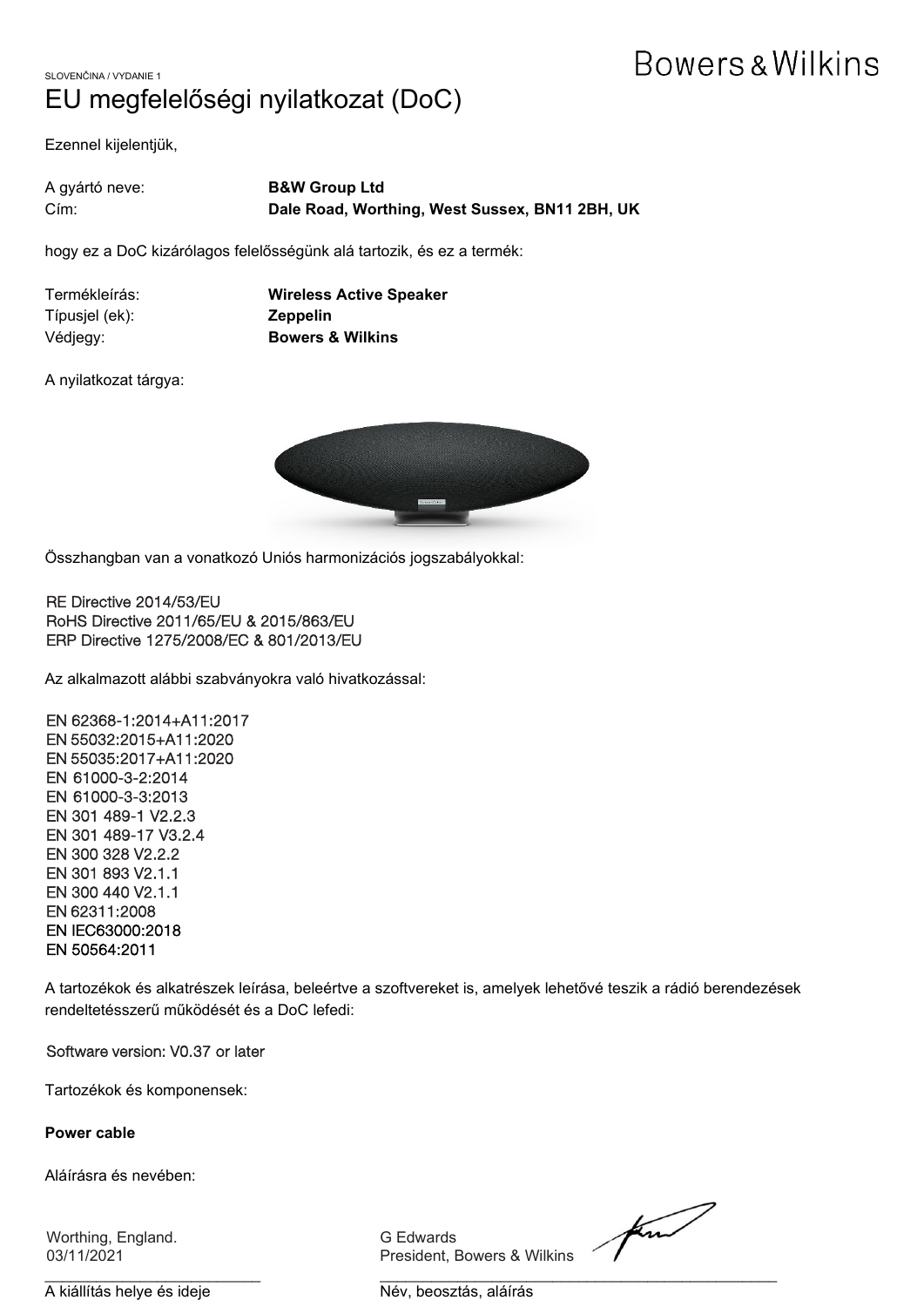### MAGYAR / 1. KIADÁS Europejska Deklaracja Zgodności

Niniejszym my,

| Nazwa producenta: | <b>B&amp;W Group Ltd</b>                       |
|-------------------|------------------------------------------------|
| Adres:            | Dale Road, Worthing, West Sussex, BN11 2BH, UK |

oświadczamy, że niniejsza deklaracja została wydana na naszą wyłączną odpowiedzialność i że produkt:

| Opis produktu: | <b>Wireless Active Speaker</b> |
|----------------|--------------------------------|
| Model:         | <b>Zeppelin</b>                |
| Marka:         | <b>Bowers &amp; Wilkins</b>    |

Przedmiot deklaracji:



 $\overline{a}$ jest zgodny z prawodawstwem Unii Europejskiej:

RE Directive 2014/53/EU RoHS Directive 2011/65/EU & 2015/863/EU ERP Directive 1275/2008/EC & 801/2013/EU

w odniesieniu do następujących standardów:

EN 62368-1:2014+A11:2017 EN 55032:2015+A11:2020 EN 55035:2017+A11:2020 EN 61000-3-2:2014 EN 61000-3-3:2013 EN 301 489-1 V2.2.3 EN 301 489-17 V3.2.4 EN 300 328 V2.2.2 EN 301 893 V2.1.1 EN 300 440 V2.1.1 EN 62311:2008 EN IEC63000:2018 **EN 50564:2011**

Opis akcesoriów i podzespołów, w tym oprogramowania, które pozwalają na użytkowanie sprzętu radiowego zgodnie z przeznaczeniem i objętych deklaracją:

#### Software version: V0.37 or later

Akcesoria i komponenty:

#### **Power cable**

Podpisano w imieniu i na zlecenie:

Worthing, England. G Edwards

President, Bowers & Wilkins

find

 $\frac{1}{2}$  , and the contribution of the contribution of  $\frac{1}{2}$  , and the contribution of the contribution of the contribution of the contribution of the contribution of the contribution of the contribution of the contr Miejsce i data wydania **Imię, Funkcja, podpis**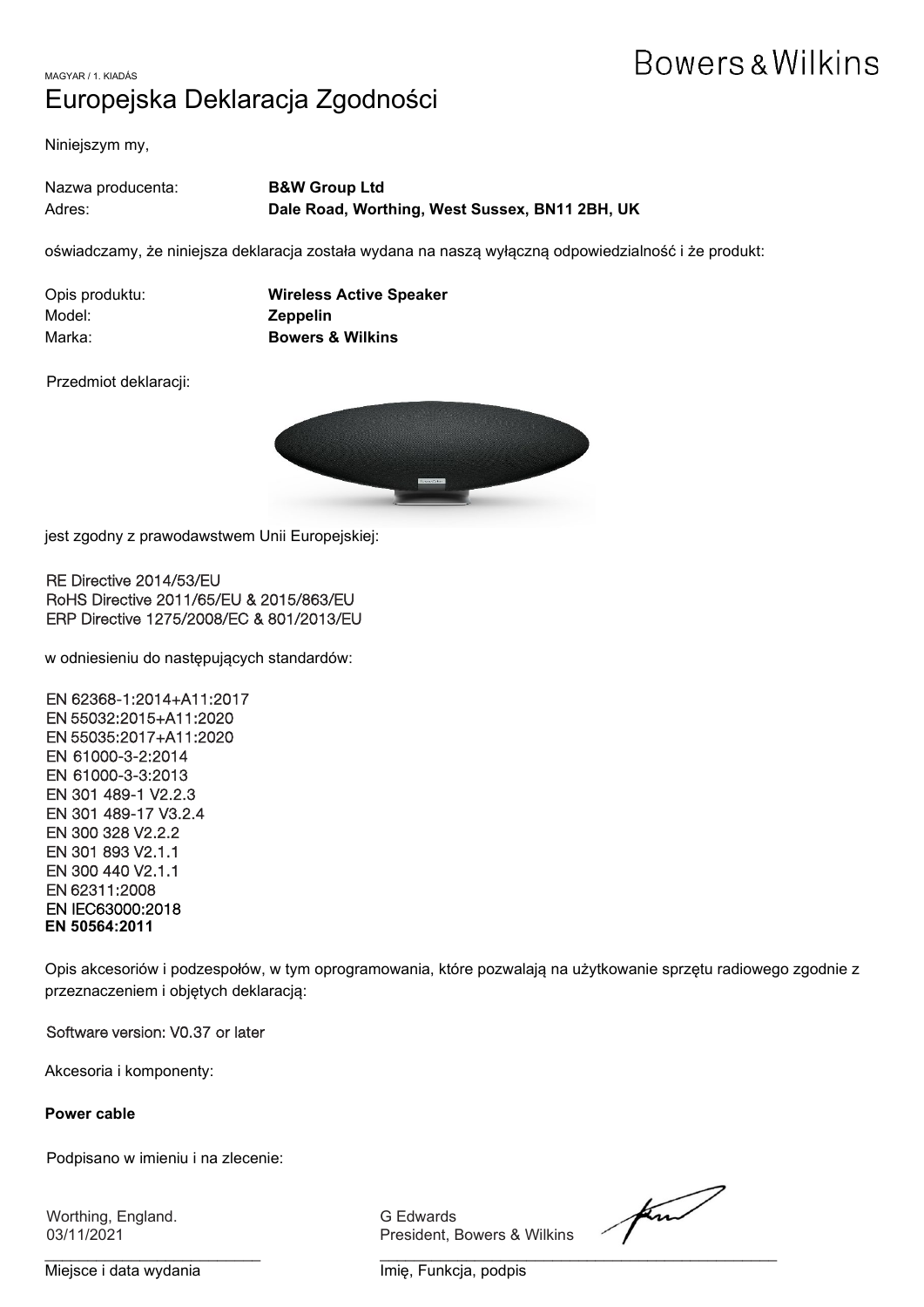### Izjava EU o skladnosti

S tem dokumentom izjavljamo,

| lme proizvajalca: | <b>B&amp;W Group Ltd</b>                       |
|-------------------|------------------------------------------------|
| Naslov:           | Dale Road, Worthing, West Sussex, BN11 2BH, UK |

da je ta izjava o skladnosti izdana na lastno odgovornost proizvajalca in da je naslednji proizvod:

| Opis proizvoda:  | <b>Wireless Active Speaker</b> |
|------------------|--------------------------------|
| Oznaka tipa:     | <b>Zeppelin</b>                |
| Blagovna znamka: | <b>Bowers &amp; Wilkins</b>    |

Predmet navedene izjave:



v skladu z ustreznimi zakonodajami Evropske unije o harmonizaciji:

RE Directive 2014/53/EU RoHS Directive 2011/65/EU & 2015/863/EU ERP Directive 1275/2008/EC & 801/2013/EU

Sklicevanja na uporabljene relevantne harmonizirane standarde:

EN 62368-1:2014+A11:2017 EN 55032:2015+A11:2020 EN 55035:2017+A11:2020 EN 61000-3-2:2014 EN 61000-3-3:2013 EN 301 489-1 V2.2.3 EN 301 489-17 V3.2.4 EN 300 328 V2.2.2 EN 301 893 V2.1.1 EN 300 440 V2.1.1 EN 62311:2008 EN IEC63000:2018 **EN 50564:2011**

Opis dodatkov in komponent, vključno s programsko opremo, ki omogočajo delovanje radijske opreme, kot je to predvideno in zajeto v Izjavi o skladnosti:

#### Software version: V0.37 or later

Dodatki in komponente:

#### **Power cable**

Podpisano za in v imenu:

Worthing, England. G Edwards

President, Bowers & Wilkins

find

 $\frac{1}{2}$  , and the set of the set of the set of the set of the set of the set of the set of the set of the set of the set of the set of the set of the set of the set of the set of the set of the set of the set of the set Kraj in datum izdaje **Ime**, funkcija, podpis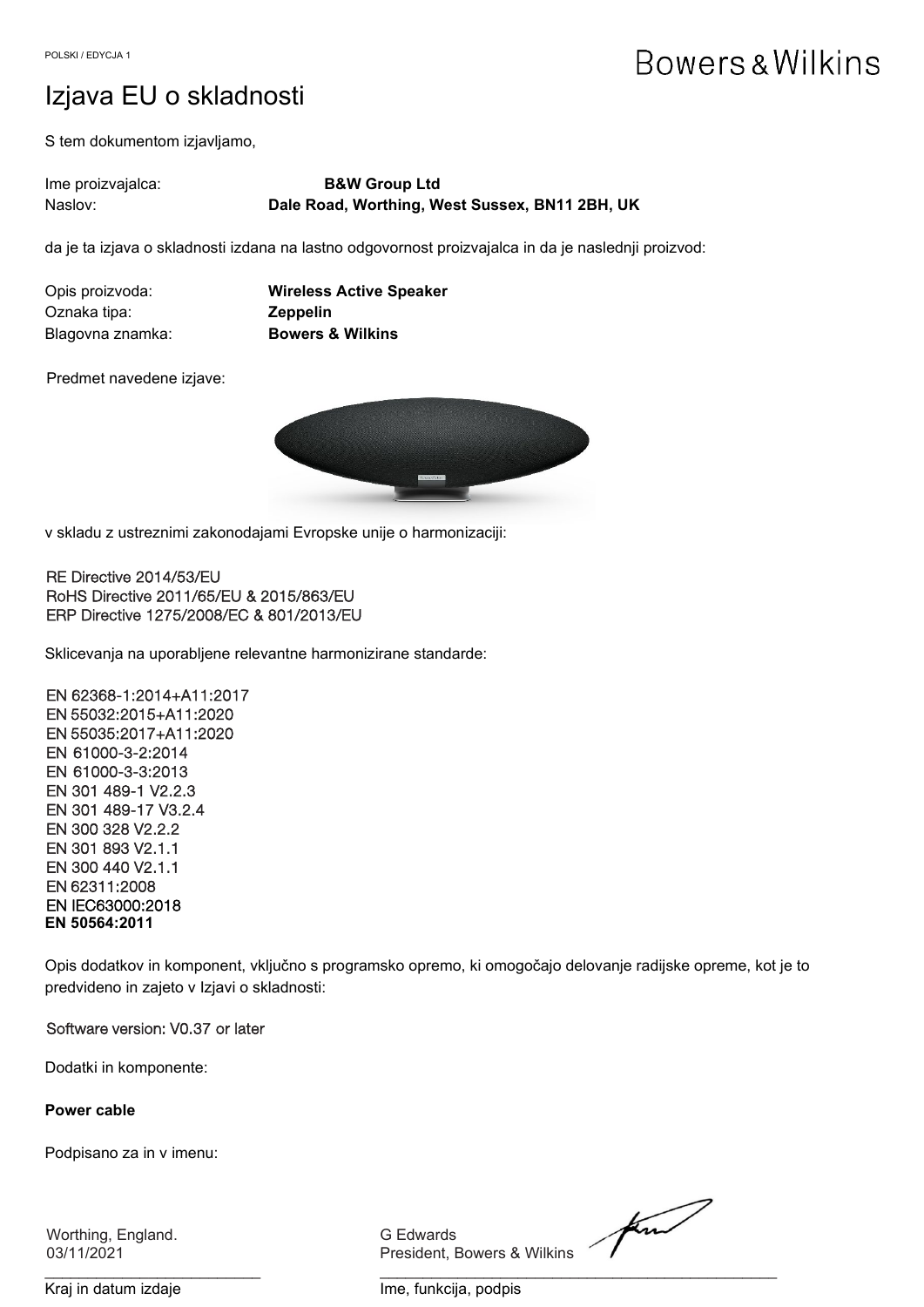SLOVENŠČINA/IZDAJA 1 EU izjava o usklađenosti

Ovim proizvođač

| Naziv proizvođača: | <b>B&amp;W Group Ltd</b>                       |
|--------------------|------------------------------------------------|
| Adresa:            | Dale Road, Worthing, West Sussex, BN11 2BH, UK |

izjavljuje da je ova izjava o usklađenosti izdata pod njegovom isključivom odgovornošću i da je proizvod:

Oznaka tipa: **Zeppelin**

Opis proizvoda: **Wireless Active Speaker** Zaštitni znak: **Bowers & Wilkins**

Predmet izjave:



usaglašen sa zahtevima utvrđenim u propisima Zajednice za harmonizaciju:

RE Directive 2014/53/EU RoHS Directive 2011/65/EU & 2015/863/EU ERP Directive 1275/2008/EC & 801/2013/EU

uzimajući u obzir sledeće primenjene standarde:

EN 62368-1:2014+A11:2017 EN 55032:2015+A11:2020 EN 55035:2017+A11:2020 EN 61000-3-2:2014 EN 61000-3-3:2013 EN 301 489-1 V2.2.3 EN 301 489-17 V3.2.4 EN 300 328 V2.2.2 EN 301 893 V2.1.1 EN 300 440 V2.1.1 EN 62311:2008 EN IEC63000:2018 EN 50564:2011

Opis dodatne opreme i delova, uključujući softver, koji omogućavaju predviđeno funkcionisanje radio-opreme i koji su obuhvaćeni izjavom o usklađenosti:

Software version: V0.37 or later

Oprema i delovi:

#### **Power cable**

Potpisao/la za i u ime:

Worthing, England. G Edwards

03/11/2021 President, Bowers & Wilkins

find

\_\_\_\_\_\_\_\_\_\_\_\_\_\_\_\_\_\_\_\_\_\_\_\_\_ \_\_\_\_\_\_\_\_\_\_\_\_\_\_\_\_\_\_\_\_\_\_\_\_\_\_\_\_\_\_\_\_\_\_\_\_\_\_\_\_\_\_\_\_\_\_ Mesto i datum izdavanja Ime i prezime, funkcija i potpis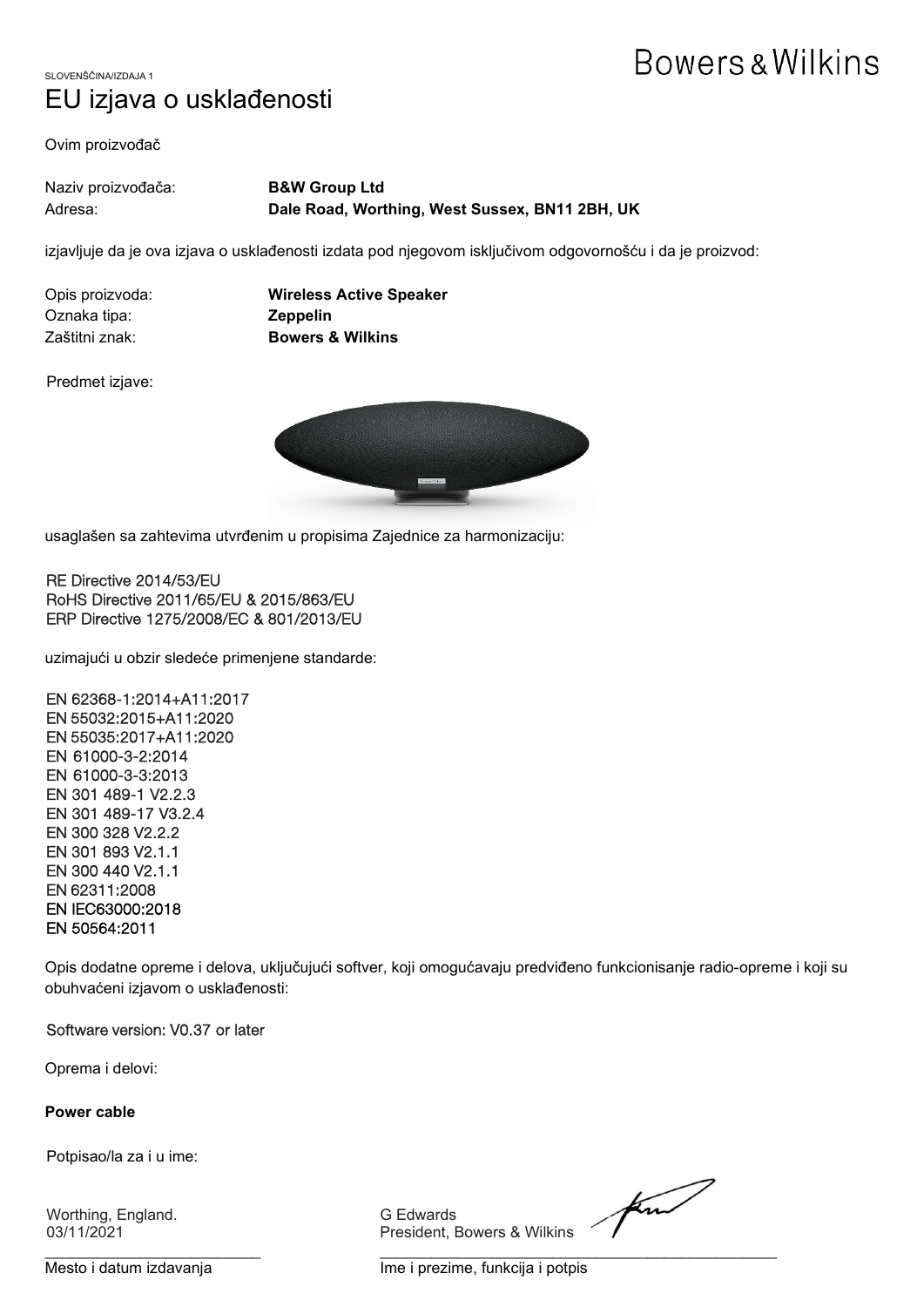### EU izjava o sukladnosti

Ovim dokumentom proizvođač

| Ime proizvođača: | <b>B&amp;W Group Ltd</b>                       |
|------------------|------------------------------------------------|
| Adresa:          | Dale Road, Worthing, West Sussex, BN11 2BH, UK |

izjavljuje da je ova Izjava o sukladnosti izdana pod njegovom isključivom odgovornošću te da je proizvod:

| Opis proizvoda: | <b>Wireless Active Speaker</b> |
|-----------------|--------------------------------|
| Oznake tipa:    | <b>Zeppelin</b>                |
| Zaštitni znak:  | <b>Bowers &amp; Wilkins</b>    |

Predmet izjave:



u skladu s relevantnim zakonodavstvom Unije o usklađivanju:

RE Directive 2014/53/EU RoHS Directive 2011/65/EU & 2015/863/EU ERP Directive 1275/2008/EC & 801/2013/EU

s pozivanjem na sljedeće primijenjene standarde:

EN 62368-1:2014+A11:2017 EN 55032:2015+A11:2020 EN 55035:2017+A11:2020 EN 61000-3-2:2014 EN 61000-3-3:2013 EN 301 489-1 V2.2.3 EN 301 489-17 V3.2.4 EN 300 328 V2.2.2 EN 301 893 V2.1.1 EN 300 440 V2.1.1 EN 62311:2008 EN IEC63000:2018 EN 50564:2011

Opis dodatne opreme i komponenti, uključujući softver, koji omogućuju da radijska oprema radi kako je predviđeno i obuhvaćeno Izjavom o sukladnosti:

#### Software version: V0.37 or later

Dodatna oprema i komponente:

#### **Power cable**

Potpisao za tvrtku i u njezino ime:

Worthing, England. G Edwards

03/11/2021 President, Bowers & Wilkins

find

Mjesto i datum izdavanja **Ime, funkcija**, potpis

 $\frac{1}{2}$  , and the contribution of the contribution of  $\frac{1}{2}$  , and the contribution of the contribution of the contribution of the contribution of the contribution of the contribution of the contribution of the contr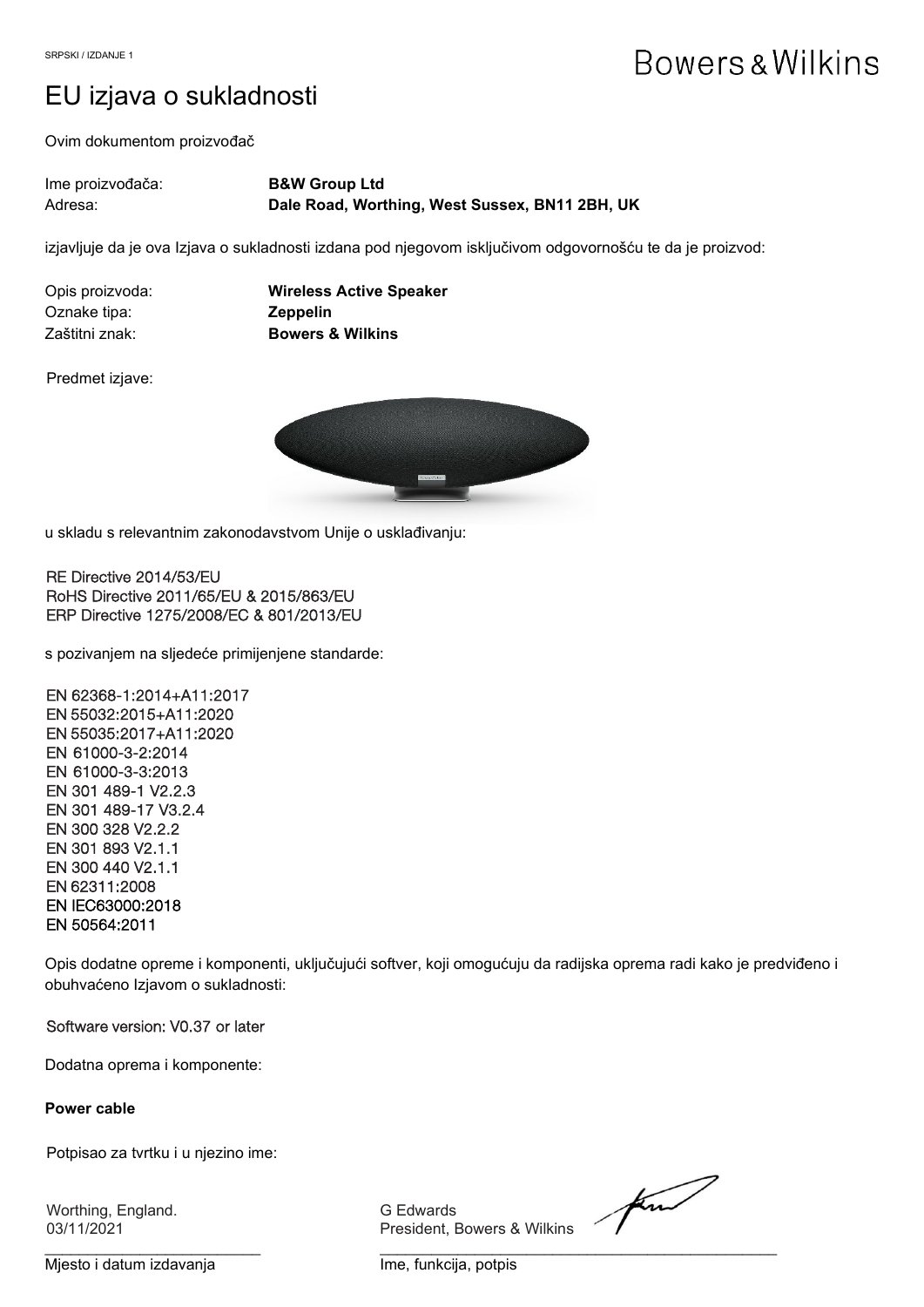### Декларација на ЕУ за сообразност

Со ова,

| Назив на производителот: | <b>B&amp;W Group Ltd</b>                       |
|--------------------------|------------------------------------------------|
| Адреса:                  | Dale Road, Worthing, West Sussex, BN11 2BH, UK |

изјавуваме дека оваа Декларација за сообразност ја издаваме под наша единствена одговорност и дека овој производ:

| Опис на производот: |  |
|---------------------|--|
| Ознака(и) на вид:   |  |
| Трговска марка:     |  |

**Wireless Active Speaker** Ознака(и) на вид: **Zeppelin** Bowers & Wilkins

Предмет на декларацијата:



е во сообразност со соодветното законодавство на Европската Унија за хармонизација:

#### RE Directive 2014/53/EU RoHS Directive 2011/65/EU & 2015/863/EU ERP Directive 1275/2008/EC & 801/2013/EU

Со упатување на следните применливи стандарди:

EN 62368-1:2014+A11:2017 EN 55032:2015+A11:2020 EN 55035:2017+A11:2020 EN 61000-3-2:2014 EN 61000-3-3:2013 EN 301 489-1 V2.2.3 EN 301 489-17 V3.2.4 EN 300 328 V2.2.2 EN 301 893 V2.1.1 EN 300 440 V2.1.1 EN 62311:2008 EN IEC63000:2018 EN 50564:2011

Опис на додатоците и компонентите, вклучувајќи софтвер, кој овозможува радио опремата да функционира според намената и опфатот на Декларацијата за сообразност:

#### Software version: V0.37 or later

Додатоци и компоненти:

#### **Power cable**

Потпишано за и во име на:

Worthing, England. G Edwards

03/11/2021 President, Bowers & Wilkins

Место и датум на издавање Име, функција, потпис

 $\frac{1}{2}$  , and the set of the set of the set of the set of the set of the set of the set of the set of the set of the set of the set of the set of the set of the set of the set of the set of the set of the set of the set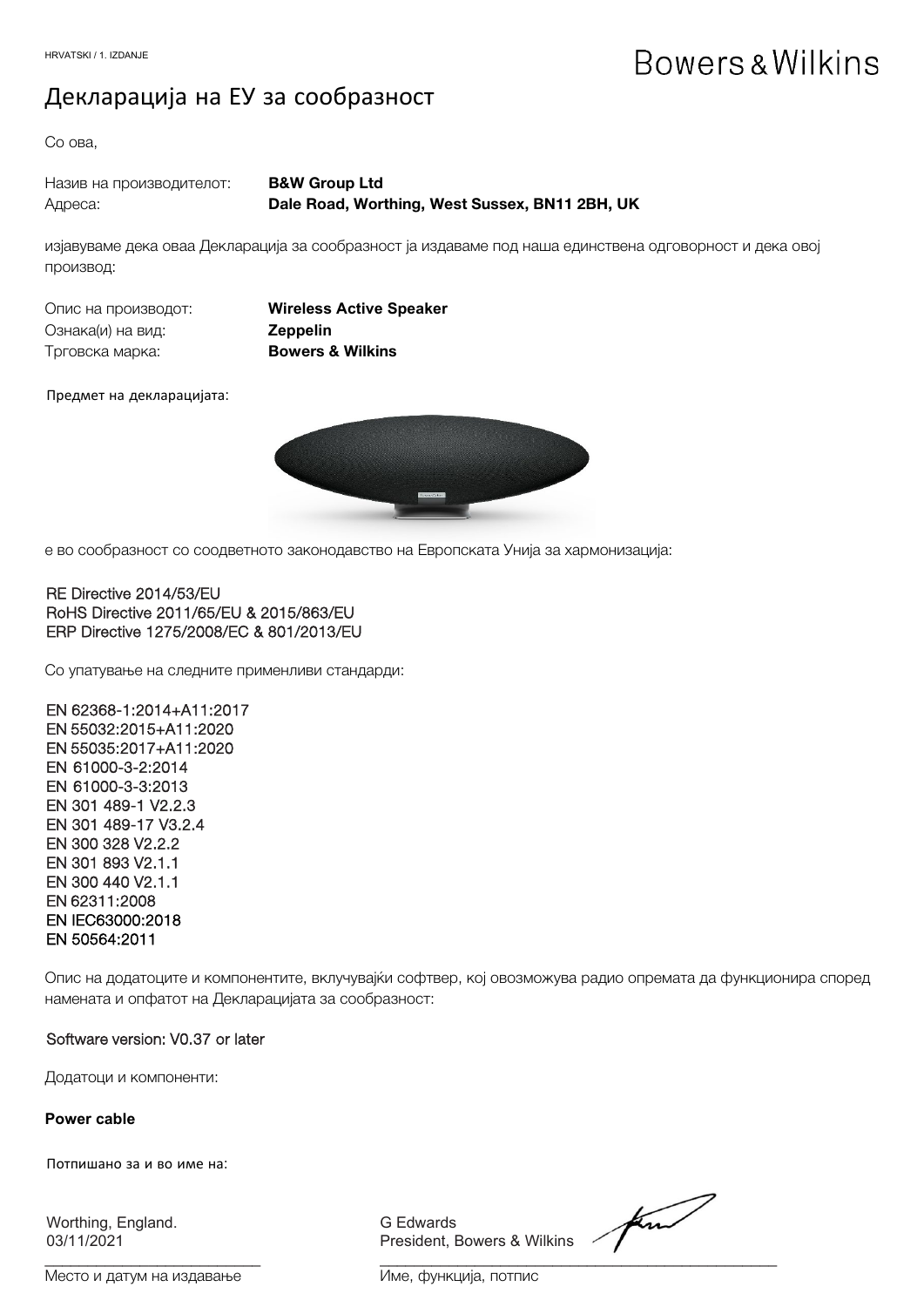МАКЕДОНСКИ / ИЗДАНИЕ 1

### Declaraţie UE de Conformitate

# Bowers & Wilkins

Prin prezenta, noi,

| Numele fabricantului: | <b>B&amp;W Group Ltd</b>                       |
|-----------------------|------------------------------------------------|
| Adresa:               | Dale Road, Worthing, West Sussex, BN11 2BH, UK |

declarăm că această DC este emisă pe propria noastră răspundere şi că produsul:

Denumire(i) tip: **Zeppelin** Marca: **Bowers & Wilkins**

Descrierea produsului: **Wireless Active Speaker**

Obiectul declaraţiei:



este în conformitate cu legislaţia armonizată corespunzătoare a UE:

RE Directive 2014/53/EU RoHS Directive 2011/65/EU & 2015/863/EU ERP Directive 1275/2008/EC & 801/2013/EU

cu referinţă la următoarele standarde aplicate:

EN 62368-1:2014+A11:2017 EN 55032:2015+A11:2020 EN 55035:2017+A11:2020 EN 61000-3-2:2014 EN 61000-3-3:2013 EN 301 489-1 V2.2.3 EN 301 489-17 V3.2.4 EN 300 328 V2.2.2 EN 301 893 V2.1.1 EN 300 440 V2.1.1 EN 62311:2008 EN IEC63000:2018 **EN 50564:2011**

Descrierea accesoriilor şi componentelor, inclusiv software, care permit echipamentului radio să funcţioneze corespunzător şi acoperit de DC:

#### Software version: V0.37 or later

Accesorii şi componente:

#### **Power cable**

Semnat pentru şi în numele:

Worthing, England. G Edwards

President, Bowers & Wilkins

find

 $\frac{1}{2}$  , and the set of the set of the set of the set of the set of the set of the set of the set of the set of the set of the set of the set of the set of the set of the set of the set of the set of the set of the set Locul și data emiterii **Nume, Funcție**, semnătură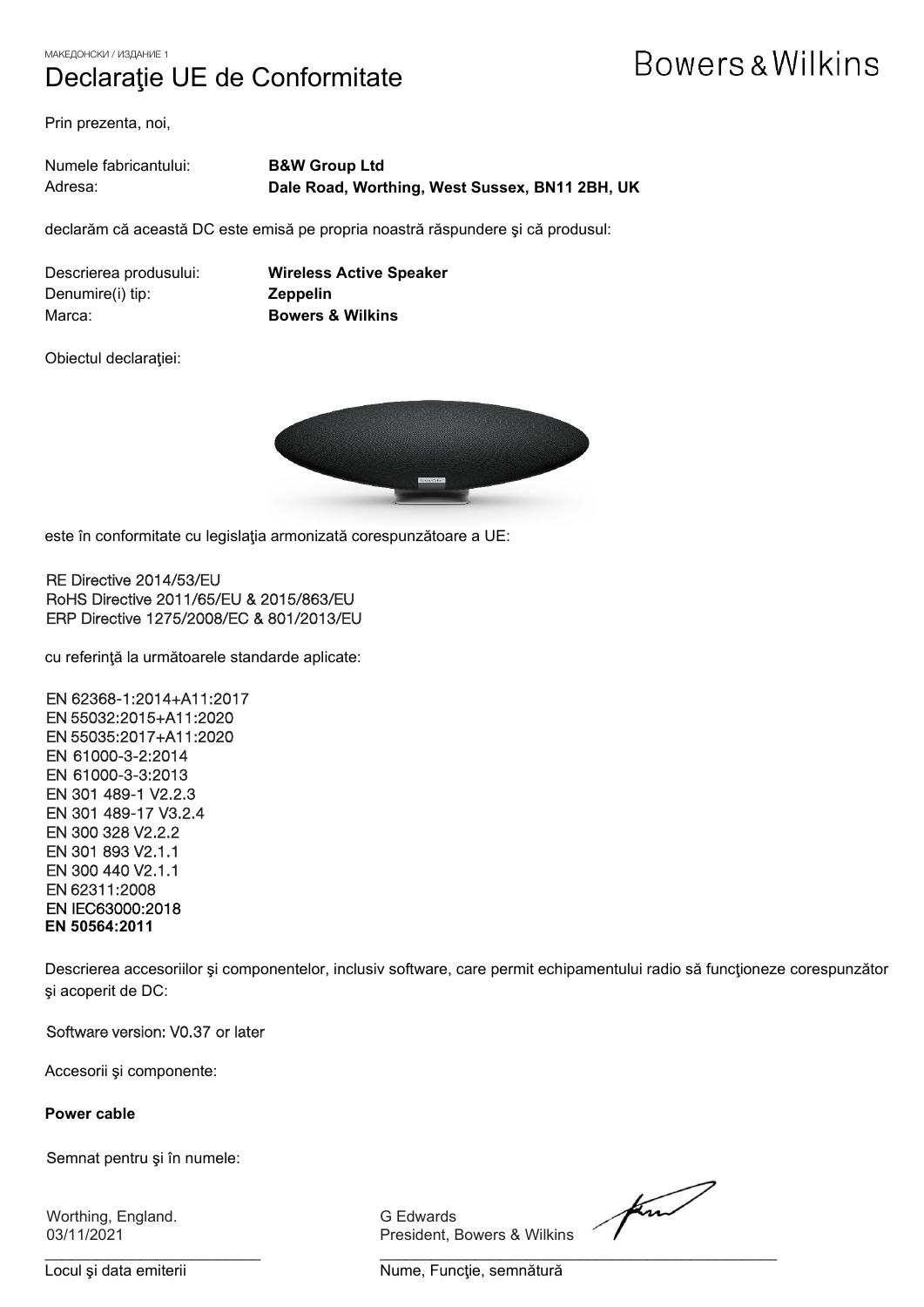### ROMÂNĂ / EMISIA 1 ЕУ Декларација о усклађености(DoC)

# **Bowers & Wilkins**

Овим ми,

Назив фабриканта: **B&W Group Ltd** Адреса: **Dale Road, Worthing, West Sussex, BN11 2BH, UK**

изјављујемо да се ова Декларација о усклађености издаје под нашом одговорности и да је овај производ:

Ознака типа: **Zeppelin** Заштитни знак: **Bowers & Wilkins**

Опис производа: **Wireless Active Speaker**

Предмет изјаве:



усклађен је са релевантним законима Уније о усклађивању:

#### RE Directive 2014/53/EU RoHS Directive 2011/65/EU & 2015/863/EU **ERP Directive 1275/2008/EC & 801/2013/EU**

са упућивањем на примјену сљедећих норми:

EN 62368-1:2014+A11:2017 EN 55032:2015+A11:2020 EN 55035:2017+A11:2020 EN 61000-3-2:2014 EN 61000-3-3:2013 EN 301 489-1 V2.2.3 EN 301 489-17 V3.2.4 EN 300 328 V2.2.2 EN 301 893 V2.1.1 EN 300 440 V2.1.1 EN 62311:2008 EN IEC63000:2018 EN 50564:2011

Опис прибора и дијелова, укључујући софтвер, који омогућавају радио-опреми да ради према намјени и опису из Декларације о усклађености:

#### Software version: V0.37 or later

Прибор и дијелови:

**Power cable**

Потписује у име:

Worthing, England. G Edwards

Мјесто и датум издавања и поведања Име, функција, потпис

President, Bowers & Wilkins

find

\_\_\_\_\_\_\_\_\_\_\_\_\_\_\_\_\_\_\_\_\_\_\_\_\_ \_\_\_\_\_\_\_\_\_\_\_\_\_\_\_\_\_\_\_\_\_\_\_\_\_\_\_\_\_\_\_\_\_\_\_\_\_\_\_\_\_\_\_\_\_\_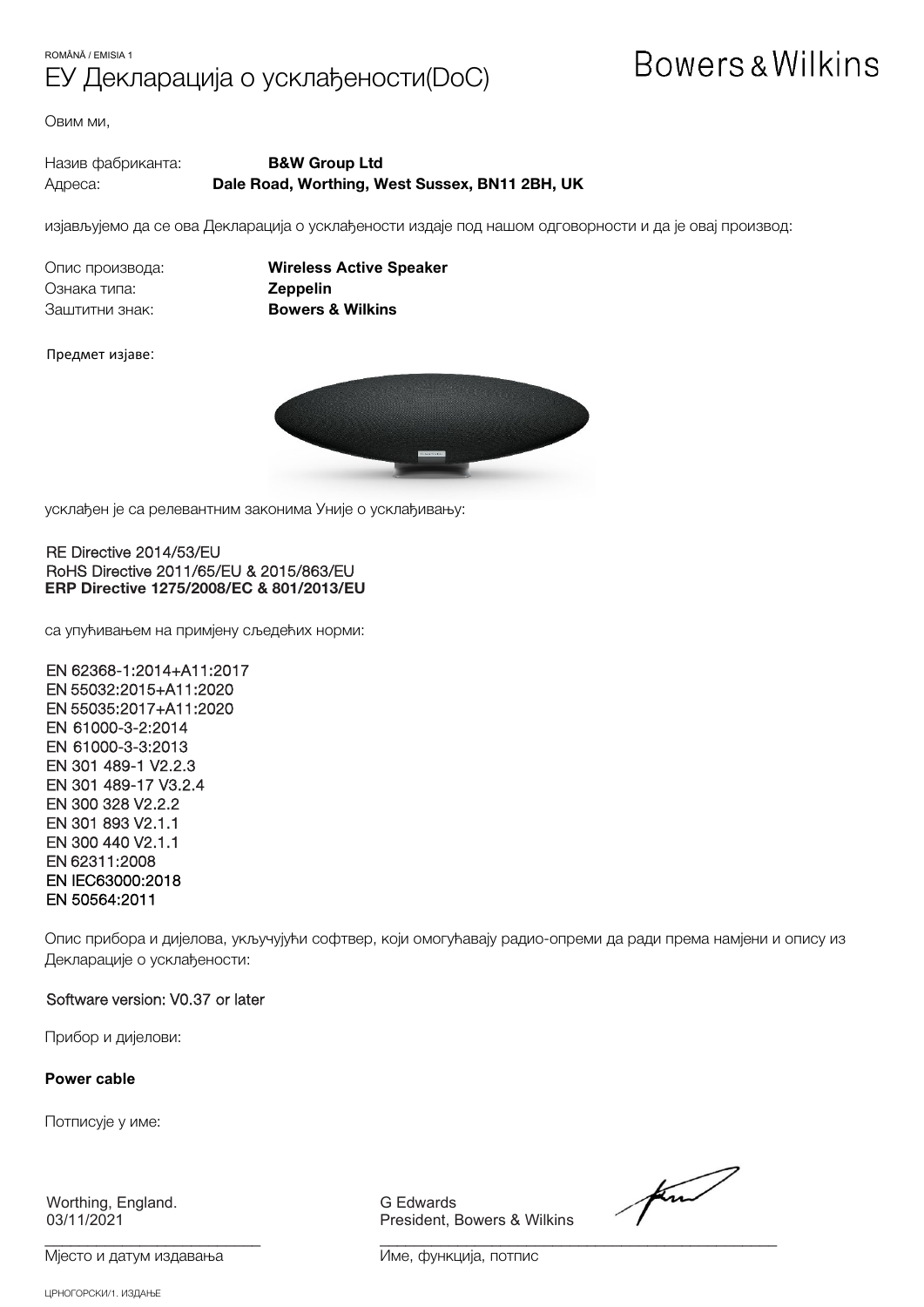### Dikjarazzjoni tal-Konformità tal-UE

# Bowers & Wilkins

B'dan aħna,

Isem tal-manifattur: **B&W Group Ltd** Indirizz: **Dale Road, Worthing, West Sussex, BN11 2BH, UK**

Niddikjaraw li din id-DoC hi maħruġa taħt ir-responsabbiltà unika tagħna u li dan il-prodott:

Deskrizzjoni tal-prodott: **Wireless Active Speaker** Tip ta' Deżinzjazzjoni(jiet): **Zeppelin** Trademark: **Bowers & Wilkins**

L-għan tad-dikjarazzjoni:



 $\overline{a}$ hu f'konformità mal-leġiżlazzjoni rilevanti tal-Unjoni dwar l-armonizzazzjoni:

RE Directive 2014/53/EU RoHS Directive 2011/65/EU & 2015/863/EU **ERP Directive 1275/2008/EC & 801/2013/EU**

b'referenza għall-istandards applikati li ġejjin:

EN 62368-1:2014+A11:2017 EN 55032:2015+A11:2020 EN 55035:2017+A11:2020 EN 61000-3-2:2014 EN 61000-3-3:2013 EN 301 489-1 V2.2.3 EN 301 489-17 V3.2.4 EN 300 328 V2.2.2 EN 301 893 V2.1.1 EN 300 440 V2.1.1 EN 62311:2008 EN IEC63000:2018 EN 50564:2011

Deskrizzjoni tal-aċċessorji u tal-komponenti, inkluż is-softwer, li jippermettu lit-tagħmir tar-radju jopera kif intenzjonat u kopert mid-DoC:

Software version: V0.37 or later

Aċċessorji u komponenti:

**Power cable**

Iffirmat għal u f'isem:

Worthing, England. G Edwards

Post u data tal-ħruġ Isem, Kariga, firma

President, Bowers & Wilkins

for

\_\_\_\_\_\_\_\_\_\_\_\_\_\_\_\_\_\_\_\_\_\_\_\_\_ \_\_\_\_\_\_\_\_\_\_\_\_\_\_\_\_\_\_\_\_\_\_\_\_\_\_\_\_\_\_\_\_\_\_\_\_\_\_\_\_\_\_\_\_\_\_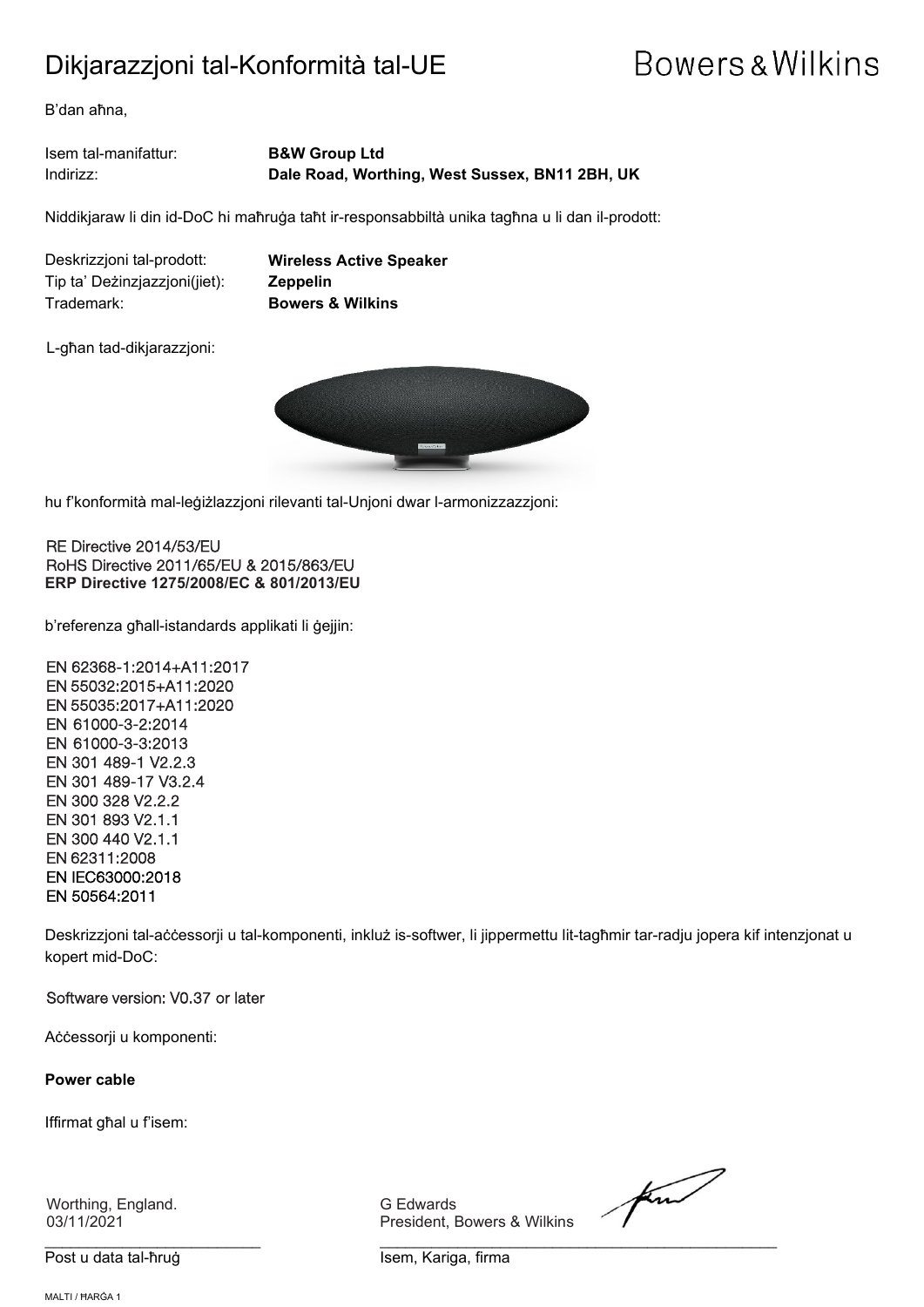### Declarația UE de Conformitate

## Bowers & Wilkins

Declarăm prin prezenta

Numele producătorului: **B&W Group Ltd** Adresa: **Dale Road, Worthing, West Sussex, BN11 2BH, UK**

că acest DoC a fost eliberat pe propria răspundere și că acest produs:

Denumire(i) de tip: **Zeppelin** Marcă înregistrată: **Bowers & Wilkins**

Descrierea produsului: **Wireless Active Speaker**

Obiectul declarației:



este în conformitate cu legislația comunitară de armonizare relevantă:

RE Directive 2014/53/EU RoHS Directive 2011/65/EU & 2015/863/EU ERP Directive 1275/2008/EC & 801/2013/EU

cu referire la următoarele standarde aplicate:

EN 62368-1:2014+A11:2017 EN 55032:2015+A11:2020 EN 55035:2017+A11:2020 EN 61000-3-2:2014 EN 61000-3-3:2013 EN 301 489-1 V2.2.3 EN 301 489-17 V3.2.4 EN 300 328 V2.2.2 EN 301 893 V2.1.1 EN 300 440 V2.1.1 EN 62311:2008 EN IEC63000:2018 EN 50564:2011

Descrierea accesoriilor și componentelor, inclusiv software-ul, care permite echipamentului radio să funcționeze conform destinației sale și acoperite de DoC:

#### Software version: V0.37 or later

Accesorii și componente:

**Power cable**

Semnat pentru și în numele:

Worthing, England. G Edwards

\_\_\_\_\_\_\_\_\_\_\_\_\_\_\_\_\_\_\_\_\_\_\_\_\_ \_\_\_\_\_\_\_\_\_\_\_\_\_\_\_\_\_\_\_\_\_\_\_\_\_\_\_\_\_\_\_\_\_\_\_\_\_\_\_\_\_\_\_\_\_\_

03/11/2021 President, Bowers & Wilkins

for

Locul și data eliberării electronic reformatura Numele, funcția, semnătura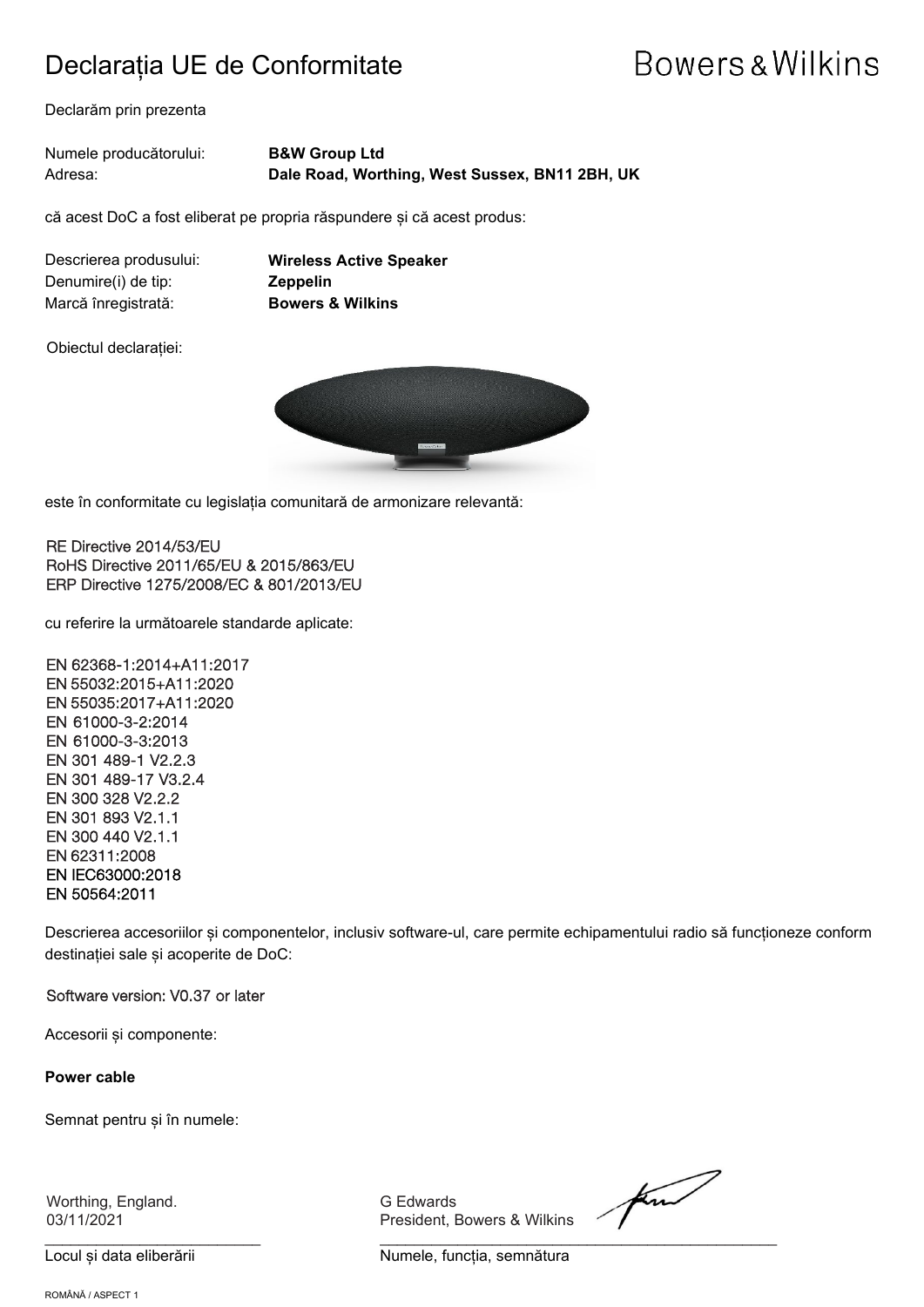### EU Uygunluk Beyanı (DoC)

## **Bowers & Wilkins**

Burada biz,

Üretici Firma Adı: **B&W Group Ltd** Adres: **Dale Road, Worthing, West Sussex, BN11 2BH, UK**

Bu belgenin tamamen bizim sorumluluğumuzda olduğunu beyan ederiz ve bu ürün:

Tip Tanımı: **Zeppelin**

Ürün tanımı: **Wireless Active Speaker** Ticari Marka: **Bowers & Wilkins**

Beyanın konusu:



 $\overline{a}$ Söz konusu Union harmonizasyon mevzuatı ile uyum içinde:

RE Directive 2014/53/EU RoHS Directive 2011/65/EU & 2015/863/EU ERP Directive 1275/2008/EC & 801/2013/EU

Takip eden sıralı standartlar uygulanmıştır:

EN 62368-1:2014+A11:2017 EN 55032:2015+A11:2020 EN 55035:2017+A11:2020 EN 61000-3-2:2014 EN 61000-3-3:2013 EN 301 489-1 V2.2.3 EN 301 489-17 V3.2.4 EN 300 328 V2.2.2 EN 301 893 V2.1.1 EN 300 440 V2.1.1 EN 62311:2008 EN IEC63000:2018 **EN 50564:2011**

Radyo ekipmanının gerektiği gibi çalışmasına müsaade eden ve DoC içeriğinde bulunan yazılım dahil olmak üzere aksesuar ve komponentlerinin tanımı:

Software version: V0.37 or later

Aksesuar ve komponentler:

**Power cable**

Worthing, England. G Edwards

President, Bowers & Wilkins

 $\frac{1}{2}$  , and the set of the set of the set of the set of the set of the set of the set of the set of the set of the set of the set of the set of the set of the set of the set of the set of the set of the set of the set

for

için ve namına imzalanmıştır **Keşide yer ve tarihi, İsim, Görev, İmza**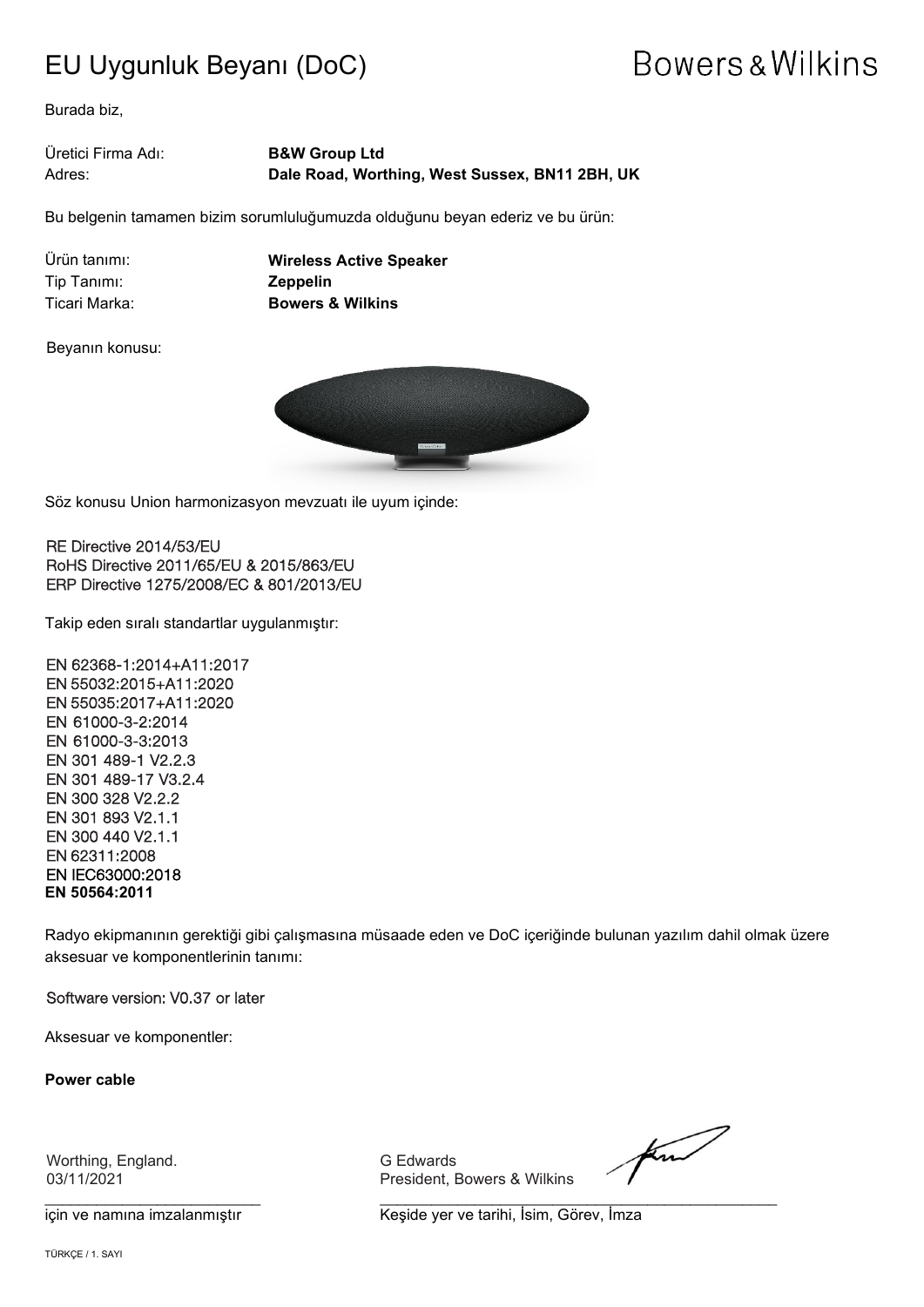### Декларация ЕС о соответствии

## Bowers & Wilkins

Настоящим мы,

| Имя производителя: | <b>B&amp;W Group Ltd</b>                       |
|--------------------|------------------------------------------------|
| Адрес:             | Dale Road, Worthing, West Sussex, BN11 2BH, UK |

заявляем, что этот документ выдается под нашу исключительную ответственность, что и этот продукт:

| Описание продукта:<br>Обозначение типа: |              |
|-----------------------------------------|--------------|
| Товарный знак:                          | <b>Bower</b> |

**Wireless Active Speaker** Обозначение типа: **Zeppelin** rs & Wilkins

Предмет декларации:



соответствует надлежащему законодательству о гармонизации Европейского Союза:

#### RE Directive 2014/53/EU RoHS Directive 2011/65/EU & 2015/863/EU ERP Directive 1275/2008/EC & 801/2013/EU

со ссылкой на следующие применимые стандарты:

EN 62368-1:2014+A11:2017 EN 55032:2015+A11:2020 EN 55035:2017+A11:2020 EN 61000-3-2:2014 EN 61000-3-3:2013 EN 301 489-1 V2.2.3 EN 301 489-17 V3.2.4 EN 300 328 V2.2.2 EN 301 893 V2.1.1 EN 300 440 V2.1.1 EN 62311:2008 EN IEC63000:2018 EN 50564:2011

Описание аксессуаров и компонентов, включая программное обеспечение (ПО), позволяющих радио оборудованию работать так, как было задумано, и покрываемых требованиями Декларации о соответствии (DoC):

#### Software version: V0.37 or later

Аксессуары и компоненты:

**Power cable**

Подписано от имени и по поручению:

Worthing, England. G Edwards

 $\frac{1}{2}$  , and the set of the set of the set of the set of the set of the set of the set of the set of the set of the set of the set of the set of the set of the set of the set of the set of the set of the set of the set

President, Bowers & Wilkins

find

Место и дата подписания и поставления Имя, должность, подпись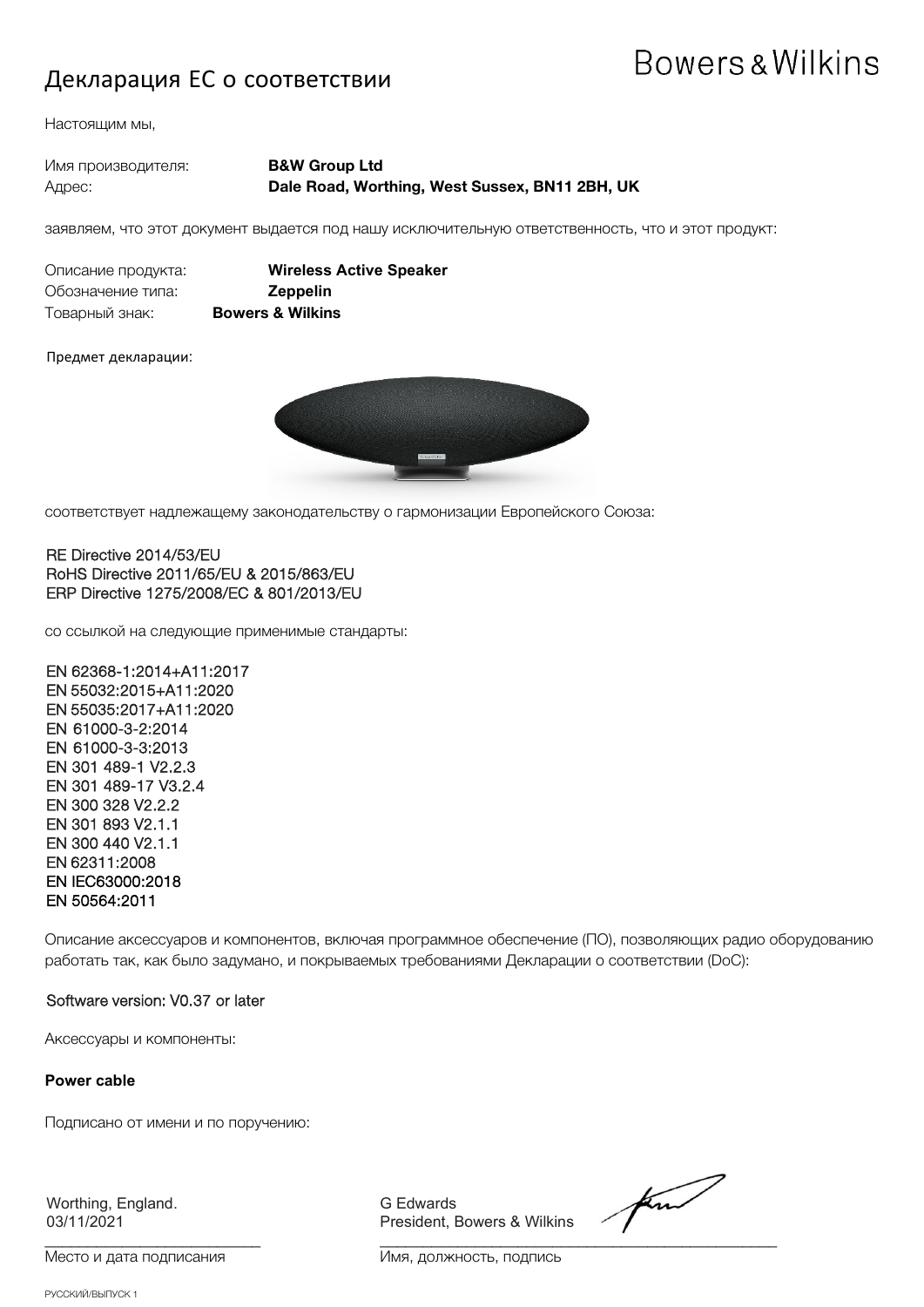### ЕС Декларация за съответствие (DoC)

### Bowers & Wilkins

С това

Наименование на производителя: **B&W Group Ltd**

# Адрес: **Dale Road, Worthing, West Sussex, BN11 2BH, UK**

декларираме, че този документ е издаден на наша отговорност и че този продукт:

Описание на продукта: **Wireless Active Speaker** Типово(-и) обозначение(-я): **Zeppelin** Търговска марка: **Bowers & Wilkins** 

Предмет на декларацията:



е в съответствие с приложимото хармонизирано законодателство на Съюза:

#### RE Directive 2014/53/EU RoHS Directive 2011/65/EU & 2015/863/EU ERP Directive 1275/2008/EC & 801/2013/EU

с референция към следните прилагани стандарти:

EN 62368-1:2014+A11:2017 EN 55032:2015+A11:2020 EN 55035:2017+A11:2020 EN 61000-3-2:2014 EN 61000-3-3:2013 EN 301 489-1 V2.2.3 EN 301 489-17 V3.2.4 EN 300 328 V2.2.2 EN 301 893 V2.1.1 EN 300 440 V2.1.1 EN 62311:2008 EN IEC63000:2018 **EN 50564:2011**

Описание на аксесоари и компоненти, включително софтуер, които позволяват радио оборудването да работи по предназначение и попадат в обхвата на Декларацията за съответствие:

#### Software version: V0.37 or later

Аксесоари и компоненти:

**Power cable**

Подписано за и от името на:

Worthing, England. G Edwards<br>03/11/2021 The Control of President, I

President, Bowers & Wilkins

for

 $\frac{1}{2}$  , and the set of the set of the set of the set of the set of the set of the set of the set of the set of the set of the set of the set of the set of the set of the set of the set of the set of the set of the set Място и дата на издаване Име, длъжност, подпис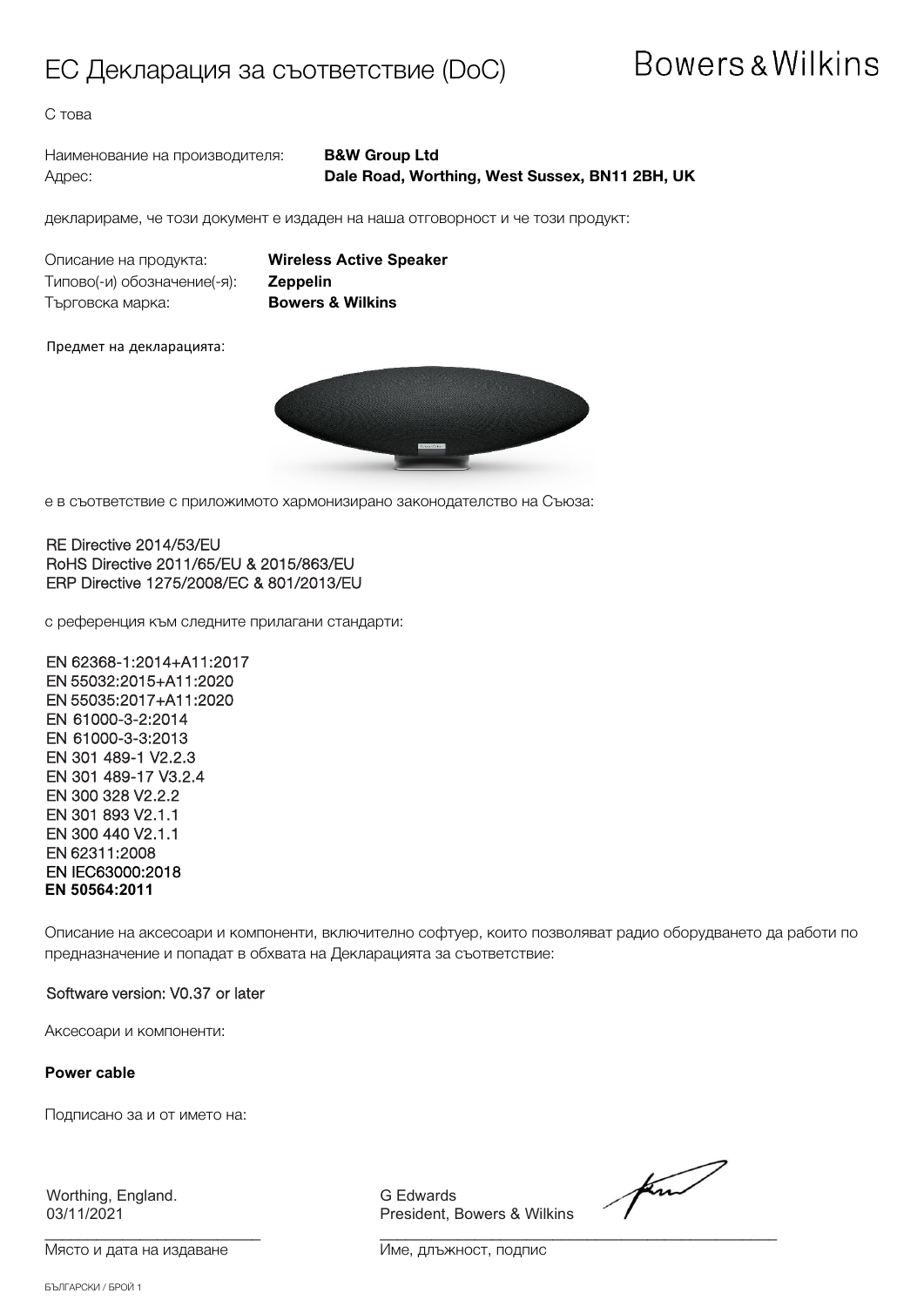### ЄС Декларація про відповідність (DoC).

## Bowers & Wilkins

Цим документом ми,

| Найменування виробника: | <b>B&amp;W Group Ltd</b>                       |
|-------------------------|------------------------------------------------|
| Адреса:                 | Dale Road, Worthing, West Sussex, BN11 2BH, UK |

заявляємо про те, що ця декларація про відповідність видана під нашу виключну відповідальність і що продукція:

Маркування: **Zeppelin** Торгова марка: **Bowers & Wilkins**

Опис продукції: **Wireless Active Speaker**

#### Об'єкт декларування:



відповідає вимогам відповідного законодавства Європейського Союзу:

#### RE Directive 2014/53/EU RoHS Directive 2011/65/EU & 2015/863/EU ERP Directive 1275/2008/EC & 801/2013/EU

вироблений з дотриманням наступних стандартів:

EN 62368-1:2014+A11:2017 EN 55032:2015+A11:2020 EN 55035:2017+A11:2020 EN 61000-3-2:2014 EN 61000-3-3:2013 EN 301 489-1 V2.2.3 EN 301 489-17 V3.2.4 EN 300 328 V2.2.2 EN 301 893 V2.1.1 EN 300 440 V2.1.1 EN 62311:2008 EN IEC63000:2018 EN 50564:2011

Опис аксесуарів та компонентів, включно з програмним забезпеченням, що дозволяють радіообладнанню працювати належним чином, на які поширюється дія Декларації:

#### Software version: V0.37 or later

Аксесуари та компоненти:

**Power cable**

Підписано від імені та за дорученням:

Worthing, England. Communication of Edwards<br>03/11/2021 Communication of President. E

President, Bowers & Wilkins

 $\frac{1}{2}$  , and the set of the set of the set of the set of the set of the set of the set of the set of the set of the set of the set of the set of the set of the set of the set of the set of the set of the set of the set

find

Місце і дата видачі Прізвище, ім'я та по батькові, посада, підпис